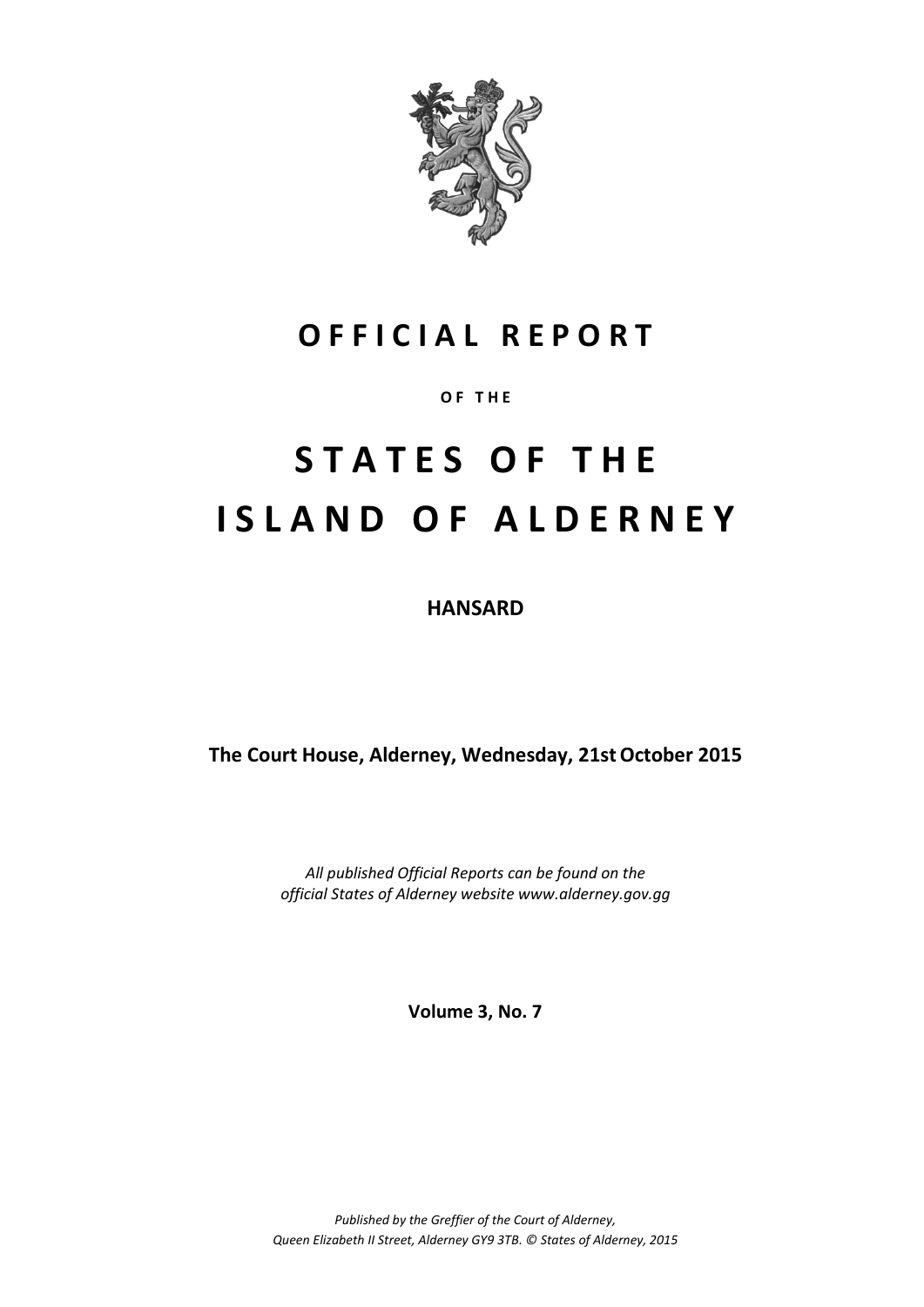#### **Present:**

#### **Mr Stuart Trought, President**

#### **Members**

Mr Matthew Birmingham Mr Louis Jean Mr Robert McDowall Mr Graham McKinley Mr Steve Roberts Mr Christopher Rowley Mr Francis Simonet

#### **The Greffier of the Court**

Mr Jonathan Anderson

## **Business transacted**

| Convener's Report of the People's Meeting held on 14th October 2015  107           |  |
|------------------------------------------------------------------------------------|--|
|                                                                                    |  |
|                                                                                    |  |
| II. The Occupier's Rate 2016 - The Occupier's Rate (Level for 2016) Ordinance 2015 |  |
| III. Questions and Reports - Building and Development Control Committee -          |  |
|                                                                                    |  |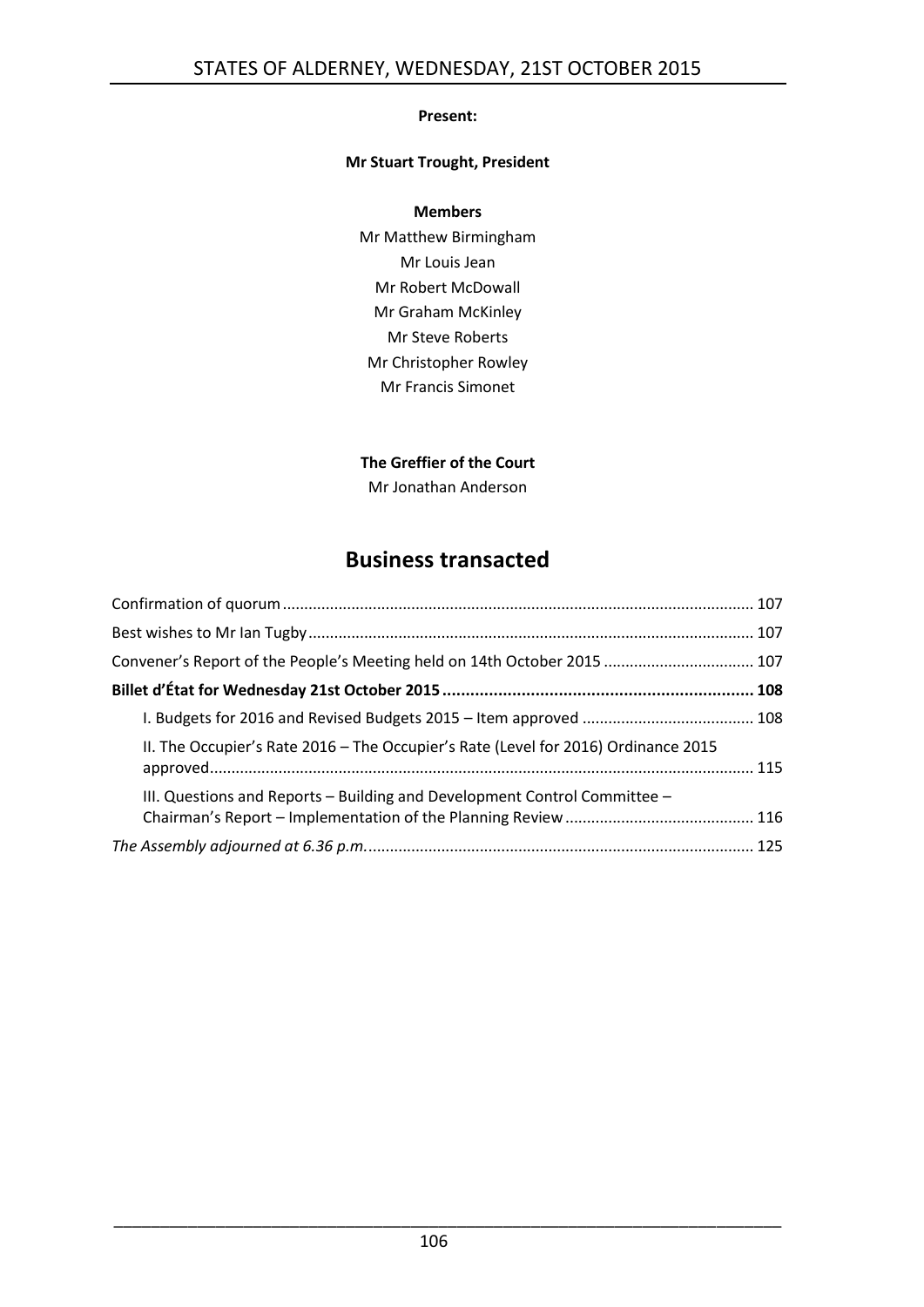# States of Alderney

*The States met at 5.28 p.m. in the presence of Colonel Colin Mason, a representative of the Lieutenant-Governor and Commander-in-Chief of the Bailiwick of Guernsey*

[THE PRESIDENT *in the Chair*]

### **PRAYERS**

#### *The Greffier*

**The Greffier:** Good evening, Mr President. If you are ready I will proceed with the roll call.

5 **The President:** Yes, you can call the roll, please.

#### **ROLL CALL**

*The Greffier*

#### **Confirmation of quorum**

<span id="page-2-0"></span>**The President:** Mr Greffier, can you please confirm that we are quorate for business?

10

**The Greffier:** Yes sir, we have seven Members present this evening.

**The President:** Thank you very much indeed.

#### **Best wishes to Mr Ian Tugby**

<span id="page-2-1"></span>15 **The President:** Before we start this evening's proceedings, I am sure that you will all know that Mr Ian Tugby is unwell and in hospital at the moment and I am sure you will all join me in wishing him a speedy recovery.

**Members:** Hear, hear.

#### **Convener's Report of the People's Meeting held on 14th October 2015**

<span id="page-2-2"></span>20

**The President:** Then, if we could move to the Convener's report, please, Mr McDowell.

**Mr McDowell:** Yes, thank you very much, Mr President, ladies and gentlemen.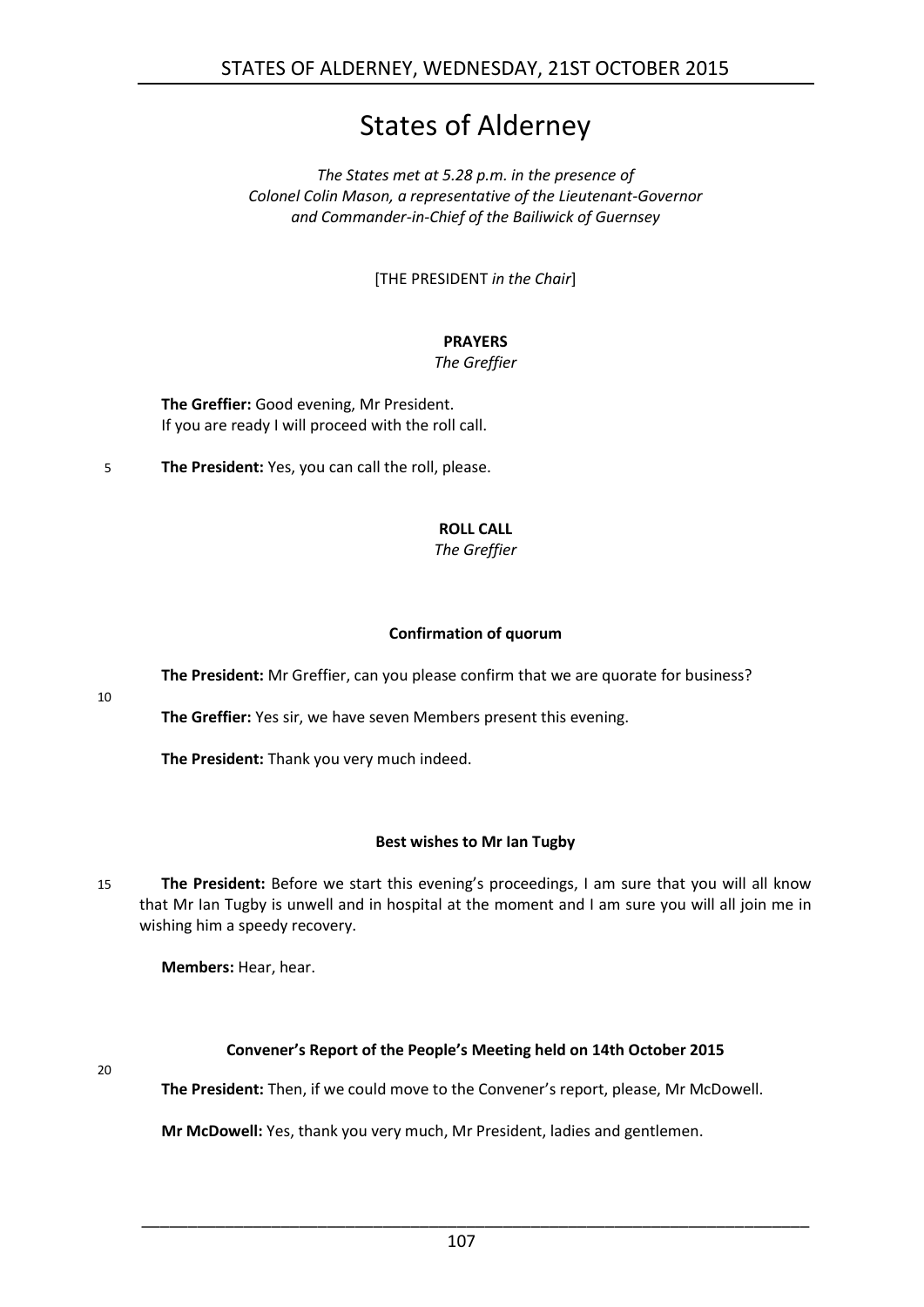Yes, the People's Meeting took place on 14th October in the Island Hall. The President was 25 present. I was assisted by the Chief Executive Treasurer. There were 28 members of the public

present; four members of the press and eight States Members including myself. On Item I: Budgets for 2016 –

<span id="page-3-0"></span>**The President:** Can we just wait for that Mr McDowell, until it is called? Thank you.

# Billet d'État for Wednesday 21st October 2015

#### **I. Budgets for 2016 and Revised Budgets 2015 – Item approved**

<span id="page-3-1"></span>*Item I.*

*The States is asked, after consideration of the Budget Report, to accept: i. The States of Alderney Revenue and Capital Budgets for 2016 and ii. The States of Alderney Water Board Revenue and Capital Budgets for 2016* 

30 **The President:** Mr Greffier, could we move to Item I, please.

#### **The Greffier**: Yes, sir.

Item I is Budgets for 2016 and Revised Budgets of 2015.

A letter has been received from Mr Harvey, in his capacity as Chairman of the Policy & 35 Finance Committee, and the States of Alderney have been asked, after consideration of the Budget Report, to accept: firstly, the States of Alderney Revenue and Capital Budgets for 2016 and secondly, the States of Alderney Water Board Revenue and Capital Budgets for 2016.

**The President:** Thank you very much indeed.

40 Mr McDowall, as Convener, were there any comments on Item I please?

**Mr McDowall:** Yes, indeed, Mr President, ladies and gentlemen.

The Convener and the Treasurer apologised for the technical error in the BDCC figures on the summary, which has now been resolved.

- 45 There were several queries on the Economic Development Initiatives, including: Investor Residence Programme; immigration/residency controls; evaluation of broadband infrastructure; blockchain technology research – where I see I agreed to hold a public presentation on the subject for further clarity; creation of Anti-Money Laundering Centre of Excellence; asset management and review of education provision.
- 50 The Convener gave an overview of these initiatives, thereby clarifying the queries. It was confirmed that an electronic copy of the Economic Development Plan will be available to the public in due course and indeed that will be so after the P&F meeting next Monday.

Other comments on the Item included: the amount of information included in the Budget Report. We were complimented on that.

55 The Marketing Budget: the Treasurer clarified that the increase in staff costs in 2016 is to allow the filling of a vacancy. The increase in premises figures are due to the voluntary VIC being solely used by the States of Alderney in 2016 to cover rent etc. as these costs are currently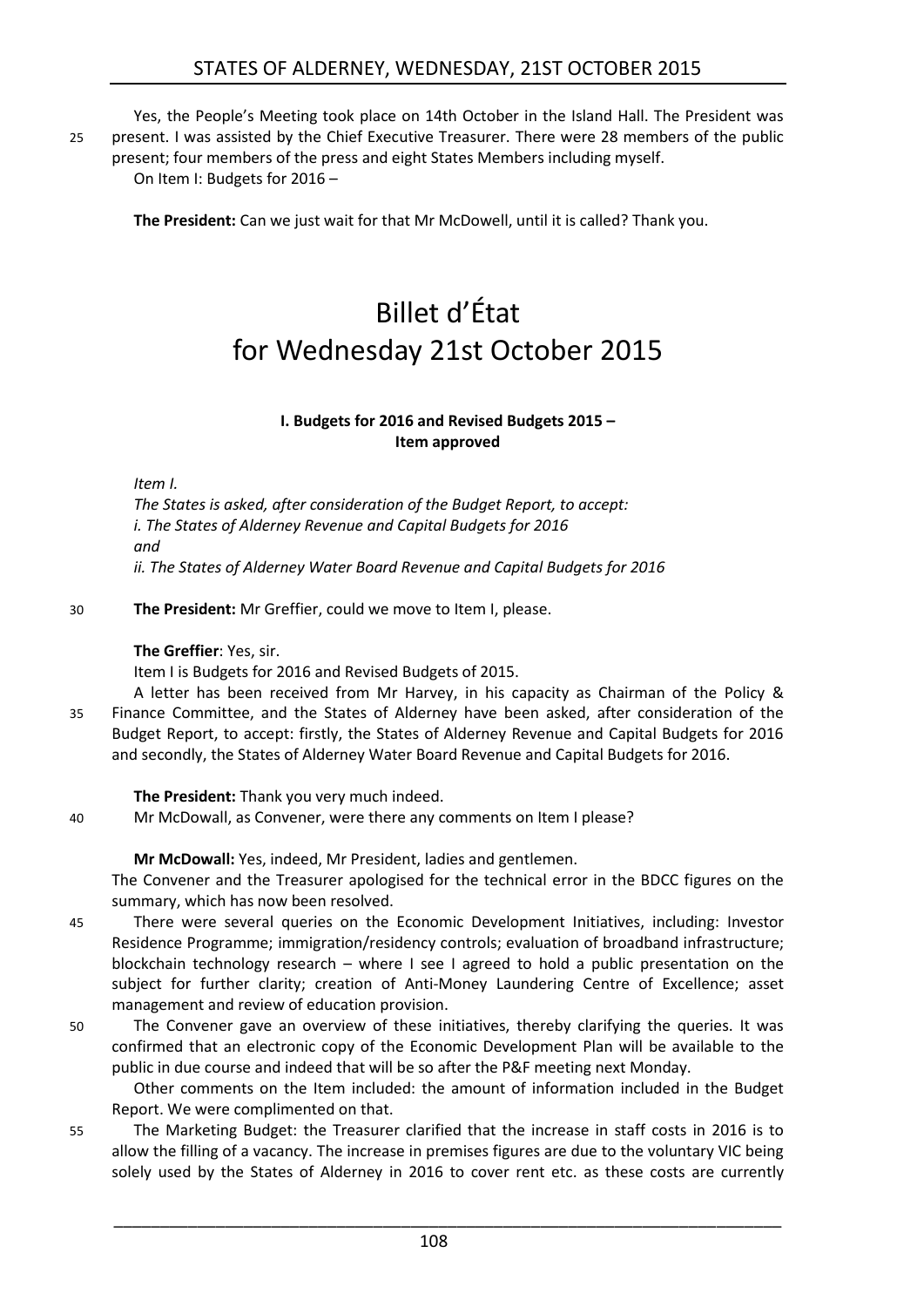shared with the Alderney Wildlife Trust. The reduction in marketing support is due to some work now being absorbed under economic development.

60 There were questions on the Apprenticeship Scheme. Mrs Norma Paris clarified that the extension of the Apprenticeship Scheme is a new initiative supported by a committee, which is still in the research stages.

There was a question on the St John Ambulance. It was clarified that the additional grant of £30,000 for the 2015-16 was allocated to the Budget and is towards the funding of a new 65 ambulance. The grant will decrease to the original amount of £42,000 from 2017.

It was stated that the States' funding for a new ambulance with the taxpayers' money was such that the public should not be charged £200 per call out. That is those who do not subscribe to St John Ambulance. The Chief Executive advised that on-going discussions are being held with the service about the call-out charges.

70 And finally, on the Water Board, it was clarified that the standby filtration plant had been deferred to 2016-17 pending further investigations and costs.

Water contamination from something called PFOS, Perflurooctanesulfonic acid, was raised. It was clarified: the Island's main water supply is not affected by this contamination. And it was further noted that any costs in resolving this issue will be met by Guernsey as part of the 75 insurance claim.

Finally, the Water Board was praised for its work.

**The President:** Thank you very much, Mr McDowall. I believe you wish to propose this Item as well?

80

#### **Mr McDowall:** Indeed I do.

Yes, Mr President, ladies and gentlemen, I would like to take this opportunity to propose the Revised Budget and Budget for 2016. I would just like to run through a few of the highlights.

The annual budget provides a framework. They do not bind the States to spend in any 85 particular areas, nor do they preclude the States from choosing to vary the level and standards of service it provides. Speaking, as it were, tangentially, I would like to see us move to the zerobased budgeting at some point in the future, but that is a discussion for another time.

The 2016 revenue allocation from Guernsey is set at £1.9 million, which is similar to 2015, but there will be some small increase for expected pay awards.

90 The Capital Programme is funded by the Gaming Commission; surpluses to go with some locally raised revenue from property duties and asset sales. That is over £1.7 million for 2016. There is no cash allocation received from Guernsey in respect of capital funding.

The Water Board Revenue Account is expected to raise £645,000 from water rates and charges, which in 2016 will cover its operating costs.

95 It should also be noted that the Water Board Capital Programme continues successfully to be funded by grants from the States, which have totalled £2.2 million since 2008, with a further grant of £250,000 anticipated for 2016. I think we have to bear in mind for the future that this continued funding of the Water Board cannot take place solely from the States and, as I will say later, we have proposed a modest increase in the water rates. But the States have put a lot of 100 money into the Water Board since 2008.

We have the Economic Development Reserve and I think it is important: this started in 2014 and is funded from the gaming revenues at £300,000 per annum, for a period of three years. So, that is 2014, 2015 and 2016. That is to finance research and development of initiatives to improve the economy. Some will attract inward investment by way of direct and indirect 105 revenue. It is important to point out that, although the funding expires at the end of 2016, any unspent balances will be rolled forward until they have been expended. More importantly, each initiative is subject to an approval process for normal spending levels by Policy & Finance and will require application and measurement standards and regular updates. However, the fund does allow flexibility without affecting the Revenue Account, which is under pressure. I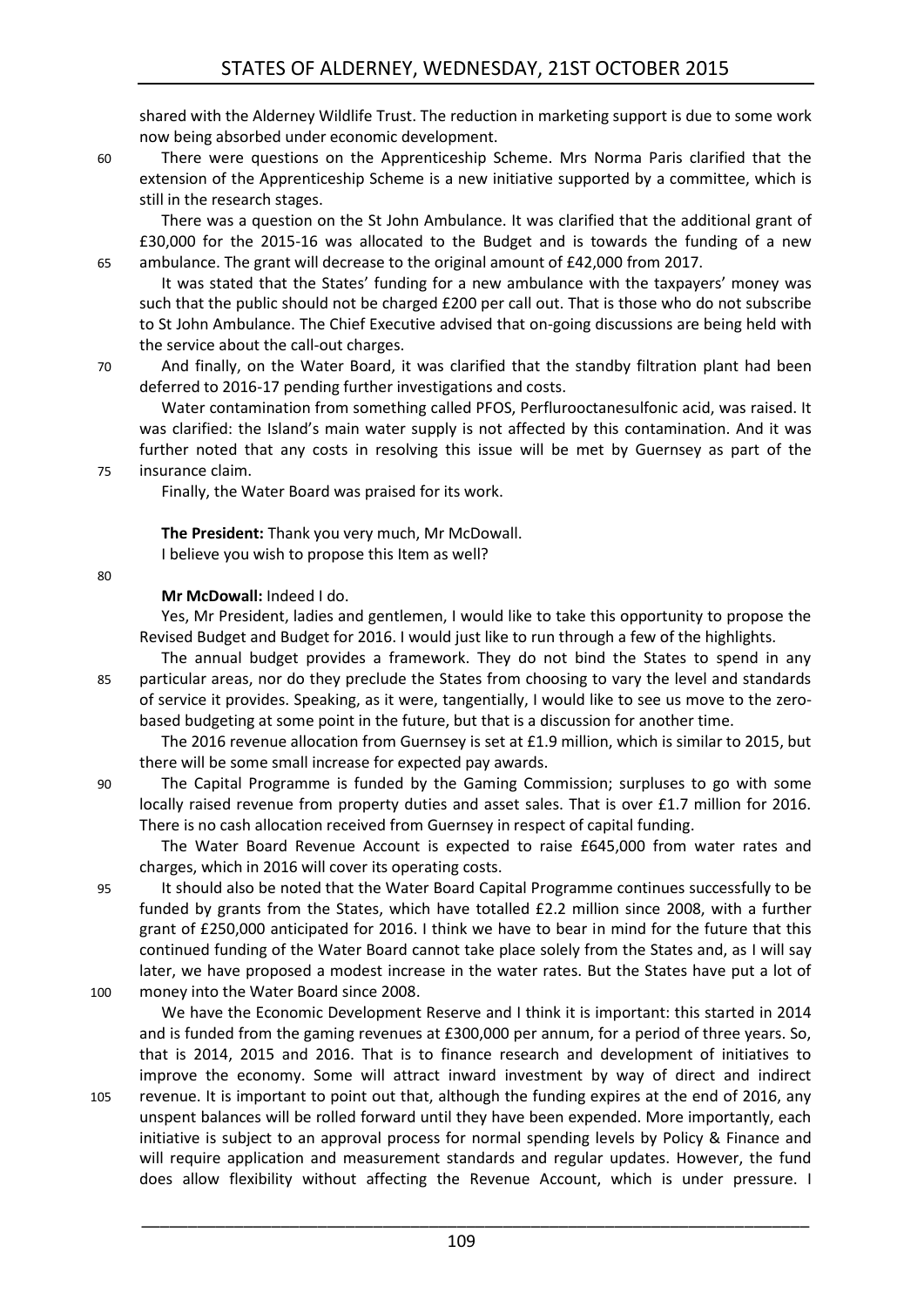110 personally hope – and it is a discussion for another time – that the continuation of that Economic Development Reserve Fund continues beyond 2016.

We also set out the initiatives in the Economic Development Plan and, as I say, that will be published, available to the public, from Tuesday, the day after the Economic Development meeting.

- 115 I think a couple of other points: the senior managers from each Department are delegated with full responsibility for their budgets, as Principal Budget Holders. It is important that they manage those budgets correctly and accurately, and I know there has been some considerable amount of training gone into that this year.
- A couple of other points I would like to make: there was a small underspend in 2014, of the 120 Revenue Budget, so the revenue allocation for 2015 is just under £1.9 million. I may also say at this point, I find it quite absurd, under the crude accounting rules that we have, that surpluses have to be sent back and cannot be rolled over and that, obviously, deficits we fund from our own sources. This is not a very sensible way of running revenue accounts and I hope this can be changed as part of the Financial Review.
- 125 Just two or three points in conclusion: I think we must accept that Guernsey, in response to its own growing costs and revenue challenges  $-$  and I know everyone is aware of that  $-$  will continue to seek reduced revenue expenditure and this will include contributions to Alderney. It is important that the States and the civil servants, the executive, demonstrate efficiency in spending and working practices.
- 130 The States of Alderney must continue to have a closer and harder look at opportunities to create direct home-grown revenue streams, as well as maximising the opportunities with existing streams, where this is justified and, over the next month or two, there will be an announcement on two modest, local revenue generating schemes.
- The major challenge in capital spending is our capacity and resources and capability to deliver 135 what is in the Budget. We have historically underspent, certainly for the last three years by nearly £½ million each year. Part of that is due to the rather torturous approval process; part because we often do not have the capacity and capability to deliver and that really has to be addressed seriously in this next year, if we are to show that we can responsibly manage our own budgets.
- 140 Finally, the Financial Relationship Review with Guernsey is particularly important for Alderney in the year ahead. It will define the main cost and income flows – some of this information is available already – but seek ways to reduce outdated bureaucracy and permit the States of Alderney a greater measure of control over the economic levers for the Island. I think that is an extremely important issue that we will hear more about over the next few months.
- 145 Finally, I would like to thank the Treasurer and her staff for the work in delivering a working Budget this year under the continuing costs of revenue pressure: a feature, I fear is there for all the Channel Islands for the foreseeable future. Thank you very much.
- 150 **The President:** Thank you, Mr McDowall. Mr Simonet, I believe you wish to second this motion.

**Mr Simonet:** Yes, indeed I do, Mr President. I am pleased to second the Budget.

- I will say a few words on it now. I wish to thank Mr McDowall, firstly for his detailed and 155 informative explanation of the Budget. Mr McDowall has worked closely with the Treasurer and our Chief Executive Officer to prepare this Budget within the framework of known and forecasted revenues, the proposed capital expenditure and our Strategic Economic Plan. Every States Department has been involved as part of this process. Every States Member has been consulted and has contributed to this Budget Report.
- 160 In my view, there is much to be positive about in this Report. Although the pressure on the Revenue Budget continues to present significant challenges for the delivery of services, our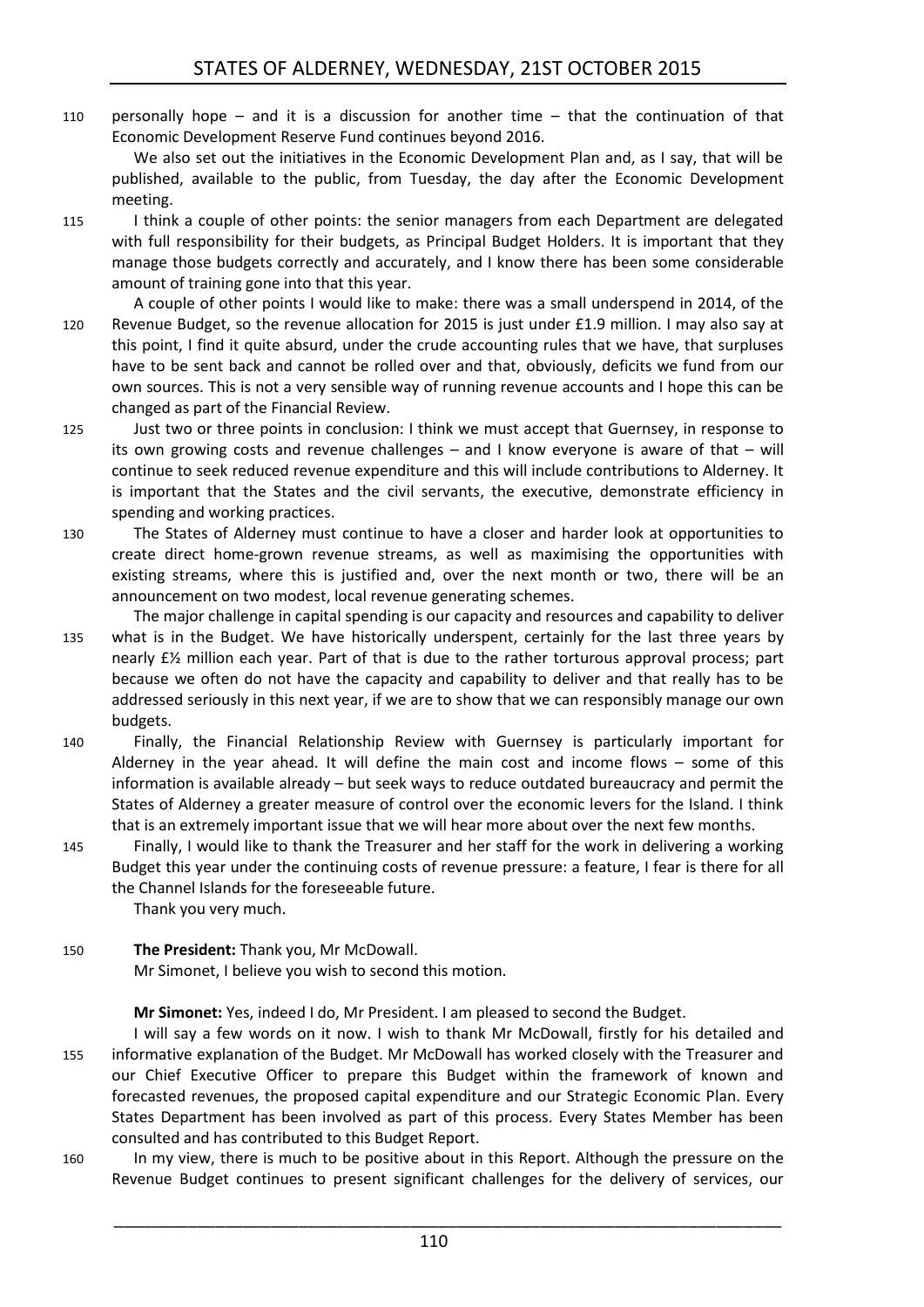States Departments, on whom this burden falls, have continued to demonstrate the determination to review and improve their working practices and make long-term savings wherever possible. They deserve our continued support.

165 I would like, at this point, to highlight the progress being made with those items that feature in the Budget Report that are designed to develop new income streams and initiatives to strengthen our economy:

Transport links: these vital services are the pillars on which our economy is built. We will continue to pursue the improvements to the level of service provided and seek alternative 170 solutions of our own, when appropriate.

The investor immigration proposal: this Alderney initiative is now reaching the stage, after protracted discussions with the States of Guernsey, where the final decision cannot be too long delayed. If successful, it has the potential to provide the revenue stream to build the foundations of a vibrant and stable economy.

- 175 The Alderney Gambling Control Commission who supply most of our capital funding has been subjected to many serious challenges from other jurisdictions over the past few years. I am pleased to say that these challenges are being met, strategic decisions are being made and a road map for further development is in place. The outlook for next year and the foreseeable future is now one of cautious but steadfast optimism.
- 180 PricewaterhouseCoopers, a company that has an impeccable, world-wide reputation have established a Know Your Customer Centre of Excellence here on Alderney, with seven new quality jobs already created. If this private concept is successful, then it will provide a substantial number of career opportunities for local residents and attract new residents to the Island.
- Mr President, this Budget also allocates funds to support financially sound and feasible 185 initiatives such as blockchain technology; review of the BDC law; review of the company law; marina development proposal; broadband infrastructure; aviation fuel subsidy; tidal energy and much more. All designed to improve the economic performance of this Island and all are expected to be well advanced or completed during 2016.

This Budget is indicative of the determination of this States to build an economic platform 190 that will serve this Island well for many years. The unmistakable message it sends to all who will listen is that Alderney has a sound economic strategy and is open for business.

Thank you, Mr President.

**The President:** Than you, Mr Simonet. 195 Does any Member wish to speak on this Item?

**Mr Jean:** If I may.

**The President:** Mr Jean.

200

**Mr Jean:** Thank you.

The Budget this year is interesting. First of all, I want to go through the Items I am concerned about and I think that we, to a degree, should all be concerned about them.

I am going to support the Budget. I will say that first out and I will thank Mr McDowall for 205 working with me on particular issues this year and I realise too that Mr McDowall has to, to an extent, abide by the will of the States of Alderney and we all try to work together.

These are my concerns: the Budget talks about the increase to cover pay awards. Guernsey has the same problem. I am not happy about that, because the private sector cannot catch up. No increase in their salary.

210 There is now a proposed increase in the water rates for November. The Water Board has made a £43,000 surplus. I do not believe that we should increase the water rate. I have made that very clear before. We must be careful. The Water Board, also, is entitled to access capital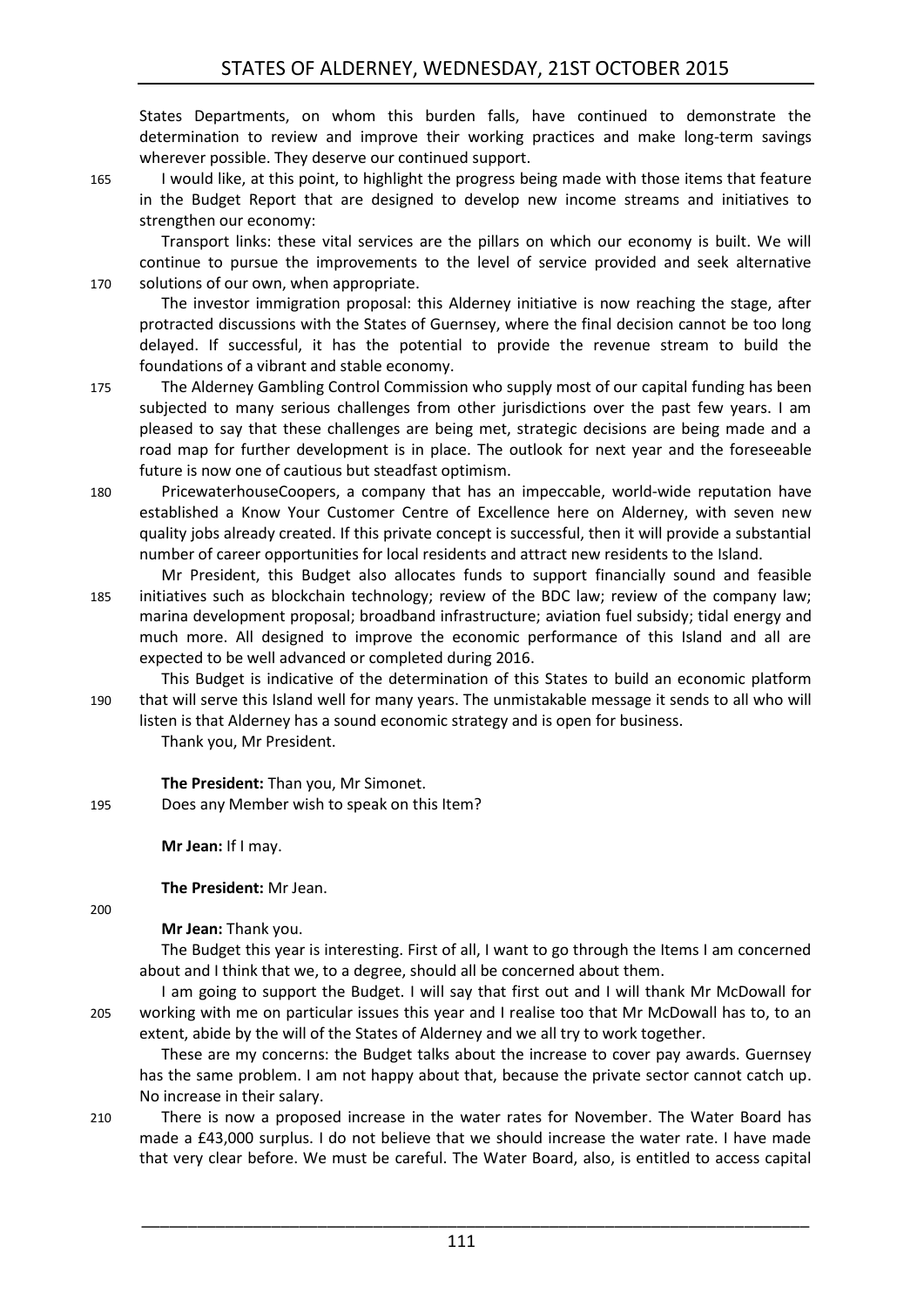expenditure and there are States Members who are not happy about this and resent it. I do not. The Water Board has always been money well spent.

215 The Economic Development Reserve: £300,000. I have not yet seen a great yield from this, although I do know and I accept that there is a great deal going on behind the scenes.

Like, Mr Simonet, I applaud the fact that PricewaterhouseCoopers are coming, the antimoney laundering agency and I am very grateful to see that.

I would like to see, and I always have, money more directly spent. For instance, I see here 220 another thing that concerns me, a very great deal of money: Island-wide broadband. Why must we pay up to £760,000? Should the operator contribute? These are questions I ask.

The Harbour: the VES Scheme may, in my opinion, have removed one member of staff who could have been trained to be our pilot. We have a problem there and there is a slight deficit, though less on the Harbour than 2014. My feeling about that is I am very disappointed that none

225 of the staff would or wanted to be trained and that one member of staff that was removed may have been the solution to our problem. We must be careful, again, with money like this, because we haemorrhage money away: bringing pilots in; putting them up overnight and it is not really the solution. So we must, more avidly, look for a solution to that problem.

The Young Entrepreneur Scheme: I, of course, support this. I would like to know how many 230 have benefited from it. I think, by what I have heard, not that many. I am concerned about it.

The AVGAS subsidy to AEL: why are we subsidising AEL in this way? When Mr Michaelides left the airport, AEL were only too keen to take over this operation.

Seventeen thousand pounds: Agriculture and Fisheries, for exploration of a marine park. I say this now; it is one of the first opportunities I have had to say it in the States: the fishermen – and

235 there are only six or seven of them – are clearly against this and do not want it explored. I would like to see that money saved for more direct action.

Mentioning the VES Scheme, we will still pay for this for some years to come: £500,000. The message is getting there. We need to realise and clearly the message is getting there, that we need to try very hard to not raise expenses to the public here. We have situations where many 240 things are doubled up and more expensive. For instance, I am delighted to see the decision not to raise the rates this year. I am delighted.

What I am talking about are things like: what can we do and things that we can and should be looking for ways to do, to try to remove and find a way to manage without Congé, because this impedes our property market from progressing and it means also that we have a very unusual

245 situation here in Alderney where, on property sale, we are actually double taxed, because we also have the Guernsey Document Duty to pay. When you look at that and you pile it up together, it is quite a sum involved in buying a property in Document Duty and Congé.

We should also be looking … And this is what I mean by direct action. You may find me slightly simplistic in my approach, but I assure you that I am well-meaning. I have also believed, 250 for some considerable time, that we should be examining, closely, our domestic situation: the way our oil is delivered and supplied. We have got ourselves into a situation where AEL jumped

- in the middle and we have got a second retailer taking a slice of the cake. These things should be examined. We should also look and try hard to find ways to remove the £15 a tonne off the tax on oil, which the States of Alderney has self-imposed.
- 255 We must try to follow the tax footprint of Guernsey if the economy is to recover and, particularly for me, although, as I say, perhaps slightly more simplistic than others, my approach is very direct and I believe that these things, if one of two of them were done, would start to stabilise the situation.

I thank you, sir.

260 Also, before I sit down, would like to thank Mr McDowall for the work that we have done together and there are many good things in his Budget, which I am truly delighted about. I believe that more progress on this … And keep going!

Thank you.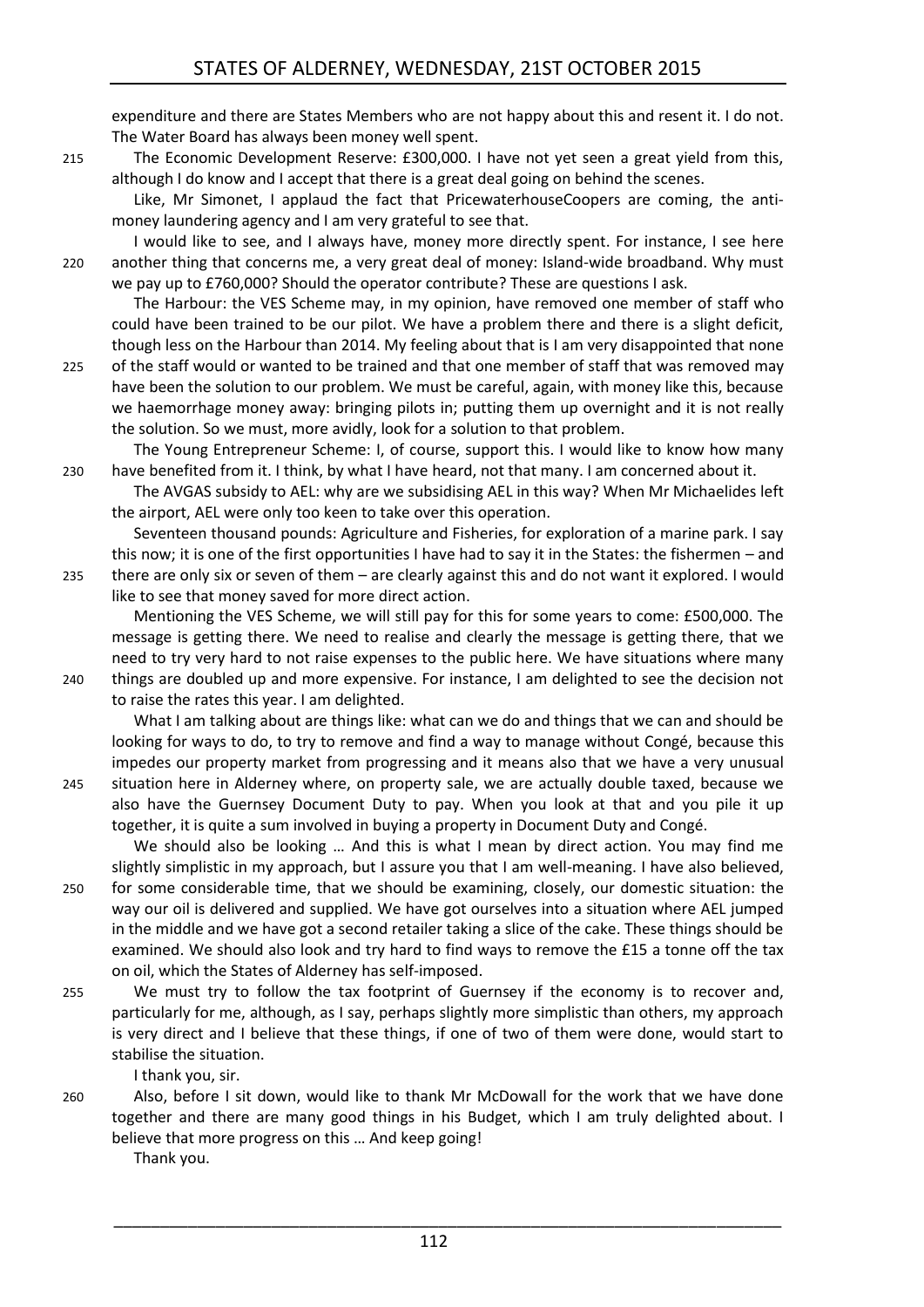265 **The President:** Thank you, Mr Jean. Does any other Member wish to speak on this? Mr McKinley.

**Mr McKinley:** Mr President, I am glad that Mr Jean brought up the question of the network 270 connection. It was actually asked at the People's Meeting by one of the attendees and it was assumed, I think, that we were going to pay for it, rather than getting any money out of it. I would ask Mr McDowall just to clarify that in fact even if we do pay for it, we will, in fact, roll over to some revenue coming from that in due course. And that would make people feel a lot happier.

275 The other question, actually, not directly related to the Budget, but something that is going around in Guernsey this very day and actually has been going round for some time, and I mentioned to Mr McDowall before the meeting: the general belief that we in Alderney are making £51 million a year from the Alderney Gambling Commission. *(Laughter and interjection)* Now I know that we here and I hope most of the people concerned with this meeting know that

280 that is not so, but we need to clarify that situation and make it quite clear to Guernsey that we are making very much less than that. It is something, I believe, in middle of about £2 million. *(Interjection)*

Thank you, very much, sir.

#### 285 **The President:** Thank you, Mr McKinley.

Does any other Member wish to speak on Item I?

In that case, Mr Greffier, could I ask you to call the vote as two separate things, please: one for the States of Alderney and Revenue. *(Interjection)* Yes, just one minute. And, secondly, as part (ii), as stated in the Billet.

290 Mr McDowall, I very rudely forgot to invite you to sum up. Please do so.

#### **Mr McDowall:** Thank you very much, Mr President.

Yes, I would like to attempt to answer Mr Jean's questions and I know they were put in a well-meaning spirit.

295 The pay awards: I am afraid I do not control them, but I always have sympathy for whenever the private sector suffers more than the public sector.

On the water rates: the increase is 2% this year. It is better to have a small increase over a number of years, rather than some whacking increases, which I understood took place some six or seven years ago, when it was 10%-15%.

300 Economic Development: yes, there is a lot going on and the delivery is extremely important. Again, when the plans are published, I think that will give people an idea of where we are in the stages of delivery, but I do take the point.

Broadband: yes, it is important to clarify the point, both that Mr Jean and Mr McKinley made. There may be possibilities for a joint venture in this, but more importantly there will be an 305 immediate stream of income from such investment, because effectively that will be competing against the existing provider, so a stream of income would generate with immediate effect.

Pilotage: I share your deep sympathies on that. A little bit above my pay grade to personally address, but I do understand.

Yes, the Young Entrepreneur Scheme, I understand that there have only been two uptakes. I 310 think about £4,000, if I am correct.

AVGAS: it would be nice if someone would take on a business to supply our gas and it would be nice for someone to come forward on that.

The £17,500 marine park: as I think you know, Mr Jean, I am not a great nature lover but, with this, I would like to incorporate this as part of a proposition to look at the risks and issues of 315 extending the territorial limit to 12 miles. So, I would wrap this up into a bigger project, not just purely for marine conservation and fish. But I do take your point.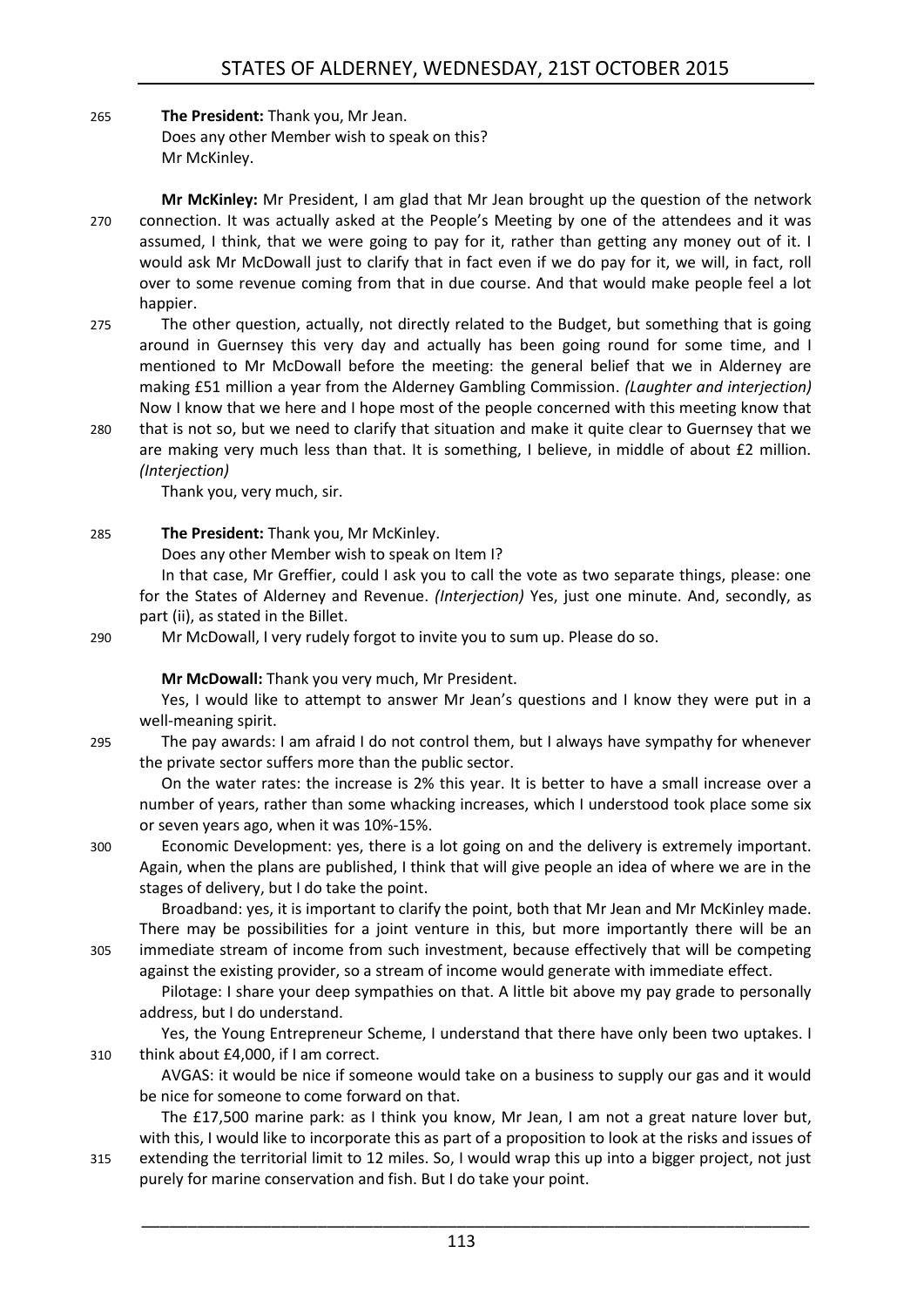The VES Scheme: we are where we are.

325

On the Congé on property, I am hopeful – and I hope that my hopes are not too publicly expressed at this stage, but I do hope the Financial Relationship Review will result in Alderney 320 having more control over its property taxes and perhaps that would be a time which your comments on the Congé – very valid comments – could be addressed.

Thank you.

**Mr Jean:** Thank you.

**Mr McDowall:** Thank you, very much indeed. I would like to commend the Budget.

**The President:** Thank you, Mr McDowall.

330 Is this a point of order?

**Mr Jean:** May I ask? I have forgotten something, on a point of order.

**The President:** If it is a point of order, you may make it.

335

**Mr Jean:** Thank you. It is very kind of you.

I would like to thank Mr McDowall for his replying to my questions and what I had forgotten is I would like to thank Kerry and the staff of Treasury for every time that I have contacted them, their valuable assistance which sometimes I have needed. Very swiftly and they are most 340 obliging and most kind and I would like to thank them. Thank you, Kerry.

**The President:** Thank you very much.

Monsieur Greffier, if you please take the vote on this as items i) and ii), as set out in the Billet, please.

345

**The Greffier:** Yes, sir.

In relation to the States of Alderney Revenue and Capital Budgets for 2016.

*A vote was taken and the results were as follows:*

| <b>FOR</b>    | <b>AGAINST</b> | <b>ABSTAINED</b> |
|---------------|----------------|------------------|
| Mr Birmingham | None           | None             |
| Mr Jean       |                |                  |
| Mr Simonet    |                |                  |
| Mr McDowall   |                |                  |
| Mr Rowley     |                |                  |
| Mr Roberts    |                |                  |
| Mr McKinley   |                |                  |

**The Greffier:** So, that is passed.

350 And in connection with States of Alderney Water Board and Revenue and Capital Budgets for 2016.

*A vote was taken and the results were as follows:*

| <b>FOR</b>    | <b>AGAINST</b> | <b>ABSTAINED</b> |
|---------------|----------------|------------------|
| Mr Birmingham | None           | None             |
| Mr Jean       |                |                  |
| Mr Simonet    |                |                  |
| Mr McDowall   |                |                  |
|               |                |                  |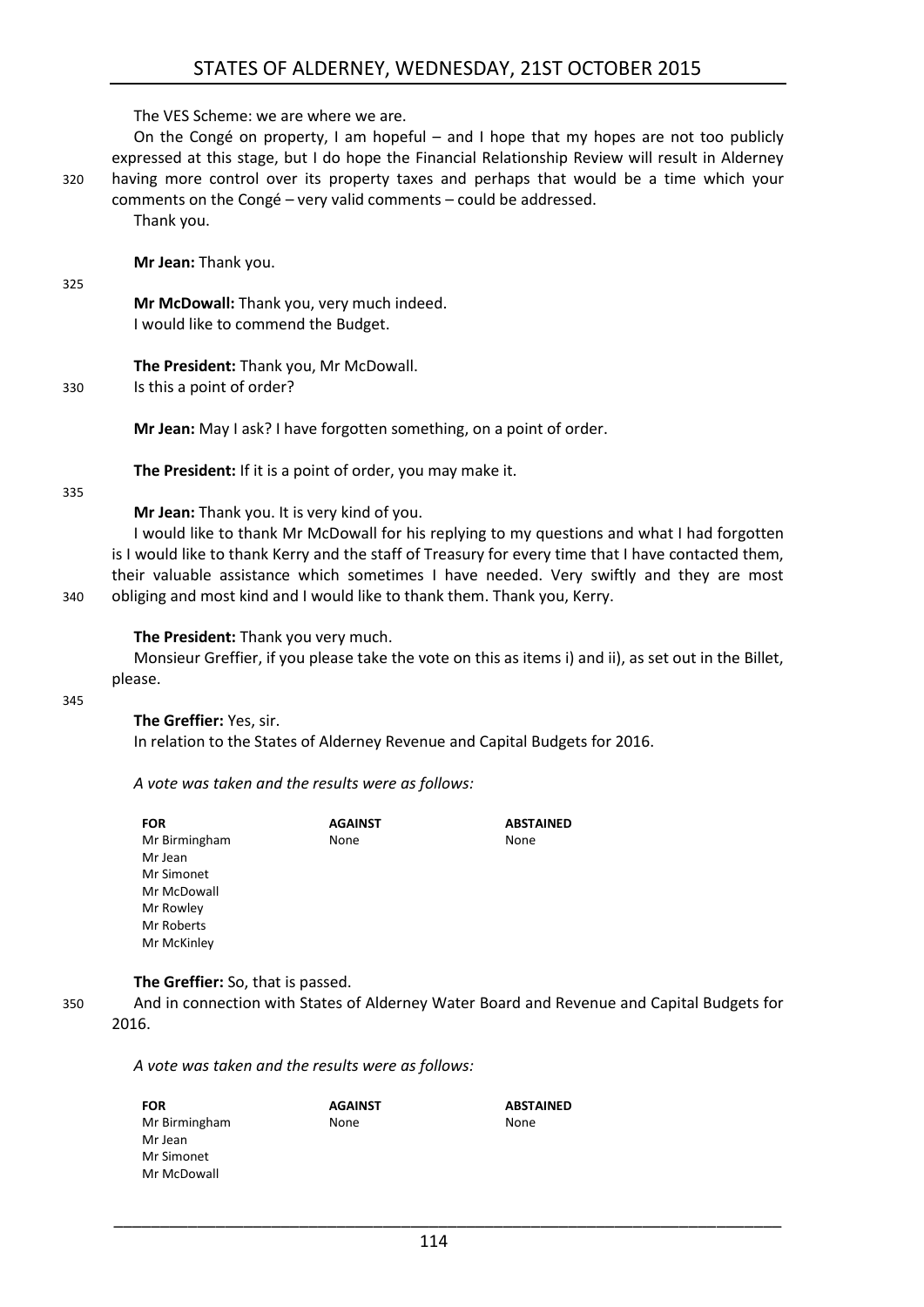Mr Rowley Mr Roberts Mr McKinley

**The Greffier:** Again, that matter is passed, sir.

355 **The President:** Thank you very much.

#### **II. The Occupier's Rate 2016 – The Occupier's Rate (Level for 2016) Ordinance 2015 approved**

<span id="page-10-0"></span>*The States of Alderney is asked: To approve The Occupier's Rate (Level for 2016) Ordinance 2015.*

**The President:** If we could move to Item II, please.

**The Greffier:** Yes, sir.

Item II is the Occupier's Rate 2016. A letter has been received from Mr Harvey, in his capacity 360 as Chairman of the Policy and Finance Committee and the States of Alderney are asked to approve the Occupier's Rate (Level for 2016) Ordinance 2015.

**The President:** Thank you very much. Mr McDowall, as Convener.

365

**Mr McDowall:** Yes, thank you very much, Mr President, ladies and gentlemen. There were no comments upon this Item.

**The President:** Thank you very much.

370 Do you wish to remain on your feet, Mr McDowall?

**Mr McDowall:** Yes indeed I shall.

I do not think I need to say too much about this. We may not have been able to hold down the water rates. We looked to hold down the Occupier's Rate. (**Mr Jean:** Well done.)

- 375 I commend the Proposition.
	- Thank you.

**The President:** Thank you very much. Mr McKinley, I believe you wish to second this.

380

**Mr McKinley:** I second it and, of course, I go along with it. Yes, absolutely.

**The President:** Thank you, Mr McKinley.

385 **Mr McKinley:** Perhaps the budget could go down!

**The President:** Does any other Member wish to comment on Item II? Mr McDowall, would you care to sum up on this?

390 **Mr McDowall:** Yes indeed, I commend the motion. It is as simple as that. Thank you, Mr President.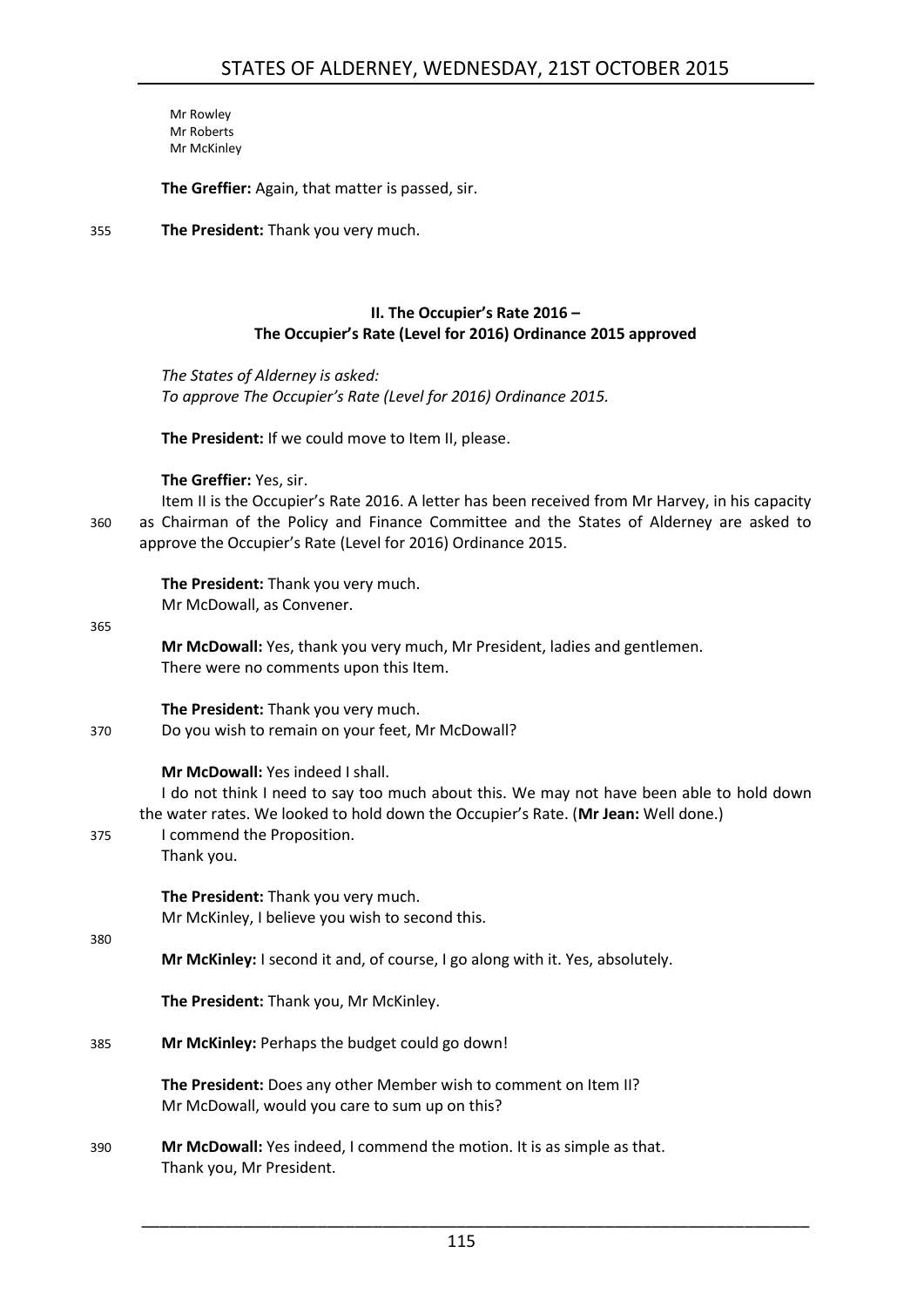#### **The President:** Thank you, Mr McDowall.

Monsieur Greffier, as no one has spoken against this we can take this as passed or approved. Thank you very much.

395

<span id="page-11-0"></span>**The Greffier:** Thank you, sir.

#### **III. Questions and Reports – Building and Development Control Committee – Chairman's Report – Implementation of the Planning Review**

#### *Item III.*

*Report on Implementation of the Planning Review from Mr Birmingham, Chairman of the Building and Development Control Committee.*

**The President:** And we will now move to Item III, please.

**The Greffier:** Yes, sir.

400 Item III is Questions and Reports. A single report has been received from Mr Birmingham in his capacity as the Chairman of the Building and Development Control Committee, relating to the implementation of the Planning Review.

**The President:** Thank you very much.

405 Mr McDowall, as Convener, were there any comments on this Item?

**Mr McDowall:** Yes indeed there were, Mr President, ladies and gentlemen.

Mr Birmingham provided an overview of his report on the Planning Review. It clarified that the Land Use Inspector will be appointed independently by the President. The Land Use 410 Inspector's Report will be available to the public. The public will be able to submit proposals, both written and verbal, towards the Inquiry of the Land Use Plan.

A report from the Chairman of the Building and Development Control Committee, Mr Matthew Birmingham, regarding the Implementation of the Planning Review, is being put to the States for noting and Mr Birmingham will make a full report to the States, as he is doing. That is

415 it.

**The President:** Thank you very much, Mr McDowall. Mr Birmingham, would you care to present your Report?

420 **Mr Birmingham:** Thank you, Mr President, fellow Members.

I think I have had pleas from most of the Members, actually not to read through the entire Report and, if everybody is happy, I will just put through a quick summary.

The ARUP Review, which was undertaken last year, was an extremely comprehensive review and has led to definite root-and-branch reform of the planning system, right the way through.

425 All the recommendations fell into four separate categories, as I would put it. First, there were resource issues, both human and financial. Secondly, there were process issues in how the BDCC and the Planning Department process a planning application. Then there were policy issues, dealing with how the BDCC make their decisions and policies under which they do so. And, finally, legal implications in terms of perhaps some long-term changes to the Building and 430 Development Control Law.

The Report details some of the proposed changes that we will be attempting to progress over the next six to nine months, after discussions taking place with the Law Officers. Firstly, we are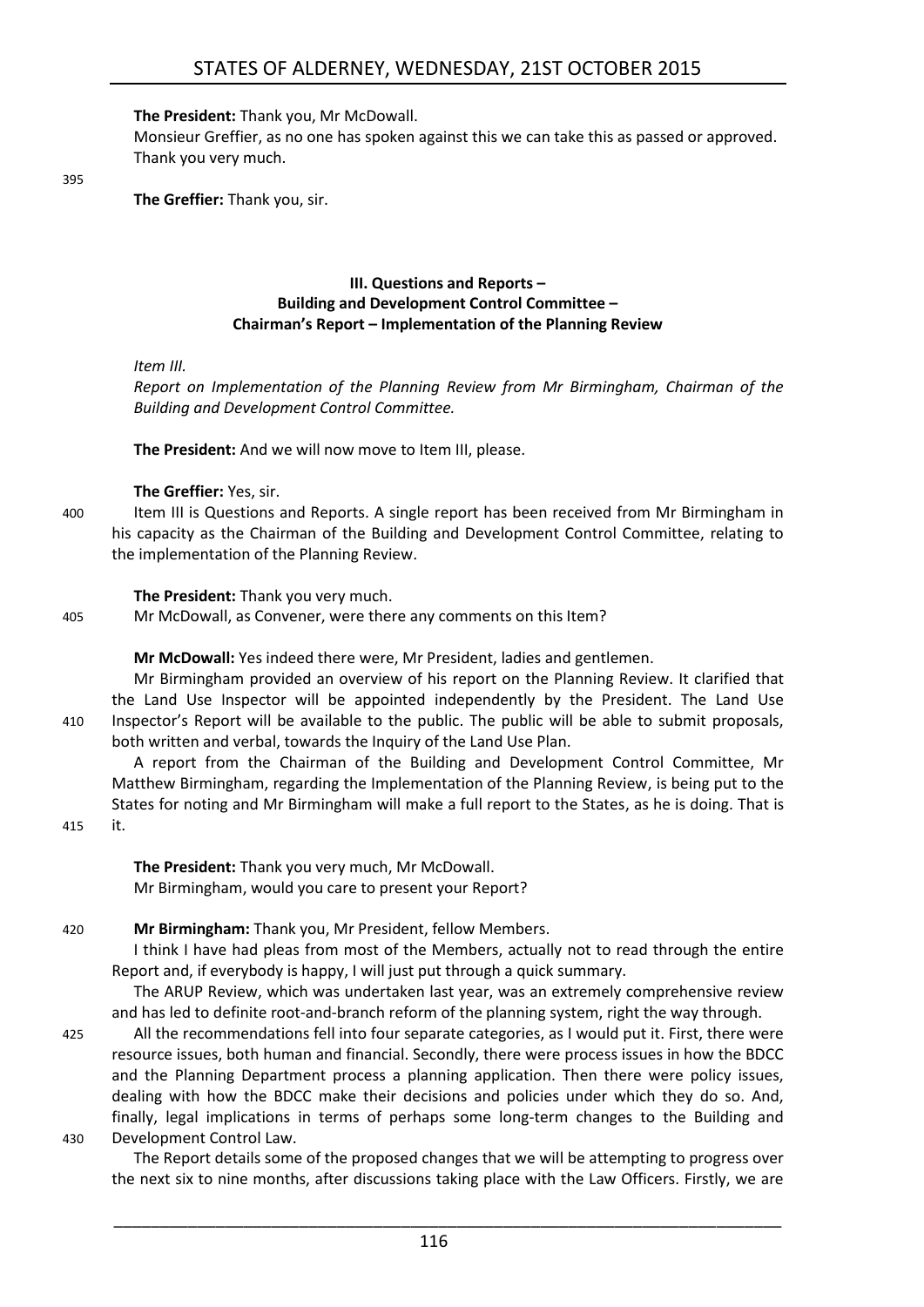looking at making some changes to the existing Building and Development Control Law by Ordinance. The reason the Law Officers have suggested this is that, further down the road, they

435 have advised us that a new Projet de Loi should be undertaken to completely reform the entire law, but their suggestion has been that you can alter some existing parts of the law in preparation for the adoption of a full Projet further down the line.

Now, in the next six months, we will be bringing forward some changes to the law relating to the impacts on biodiversity and facilitating sustainable development. There will also be an 440 approach to bring forward a schedule that will describe material changes of use within the planning law and also some procedural detailing, based around site notices, which will actually go on from the current situation where we have site poles. We will also be dealing with some extra detail.

So, in the new year, it is hoped that we will have feedback from the Law Officers and have 445 Ordinances that obviously will come to this body for changes to the current law.

Now, secondly and very importantly, next year sees the quinquennial Land Use Plan Review. There are an awful lot of changes that the BDC Committee realise are required to be reviewed under that particular review and many of those changes have certain impacts from the development law itself. So, as part of the Land Use Plan Review, we have invited ARUP, who 450 undertook the initial review, to assist us in some of the preparation work for the Land Use Plan Review itself.

One of the areas that we will be specifically be looking at over the next month or so and coming forward with recommendations in the new year, will be relating to housing strategy and ARUP are currently on the Island assisting the States and in fact there are meetings tomorrow, 455 where the States Members are invited to workshops where those matters will be dealt with.

And finally, a procedural matter of open planning meetings. Open planning meetings are something that the BDC Committee fully support. However, there are a certain number of procedural issues that we really need to look at and how we actually implement that recommendation.

- 460 Our new Planning Officer, Mr John Young, is going to prepare a report on how that is undertaken in other jurisdictions. He will obviously look at Guernsey and Jersey and possibly how those meetings are undertaken in the UK. Then, once we have that report, I hope we will be able to make progress towards open planning meetings for the BDCC. But I would assume that I will be coming back to report on that to the full States at a later date.
- 465 That is a summation of the Report and obviously if there are any questions, I will be happy to answer them.

#### **The President:** Thank you very much.

Does any Member have any questions on this Report for Mr Birmingham?

470 Mr Jean.

**Mr Jean:** I accept there are many good points contained in the ARUP report. However, in my opinion, the ARUP report –

#### 475 **The President:** Mr Jean, this is for questions to Mr Birmingham.

**Mr Jean:** Well then, these are all questions.

**The President:** Okay.

480

**Mr Jean:** Would you not agree that the ARUP … ? I will change it into questions! Would you not agree that the ARUP report is rather over-optimistic in the way that it is written?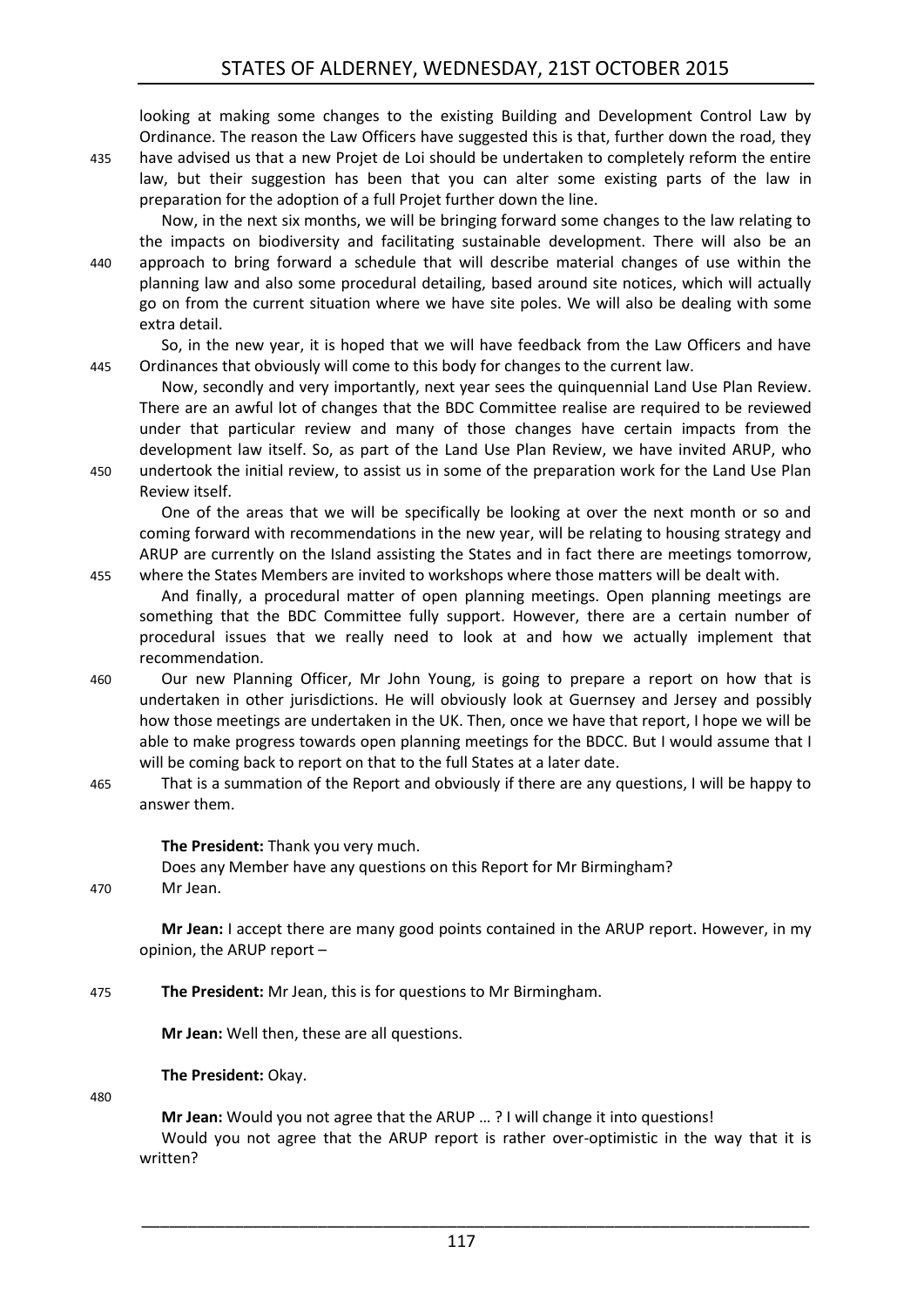And do you think that the ARUP people should have had sight of the Cambridge report? Do 485 you feel that this would have been helpful to them, as they did not receive a copy of it?

Do you not think that all this activity, in a time when the economy is not buoyant and the housing market is in a definite slump, and we are aware of the situation regarding the property price reduction here in Alderney … Do you think that this is the right time to be doing a thing like this?

490 You also know, do you not think – and here we are in a situation where I am having to ask you questions and an observation I have made to you, which no one in the States of Alderney … And I ask the States of Alderney to be aware of this. Your authority has been *usurped* in this matter. The ARUP report should have been put on the Billet as an Item.

495 **The President:** Mr Jean, can you constrain yourself to questions to the Chairman, please.

**Mr Jean:** I am. This is a question.

**The President:** You are asking questions of the whole of the States. Your questions should be 500 directed to the Chairman –

**Mr Jean:** No, I am not. I am saying that the rest of the States should be aware that their authority has been usurped.

505 **The President:** Yes, but that is not a question to Mr Birmingham.

**Mr Jean:** And it is a question to Mr Birmingham: can I ask you *why*? Nearly nine or ten months ago, I brought this up and you said to me that this Report would be brought to the States of Alderney and it has not. And, even now, I am not able to discuss the Report, only ask 510 you questions. So, I ask that as a question.

And it is disappointing, so I cannot discuss this Report. I am trying to work my way through this so I discuss as much of it as I can in this obsequious and strange way.

I believe that this report … Do you believe that this Report is working on something which is not required at present and may not be relevant? Do you agree that a lot of money will be spent 515 on changing things? £60,000.

And let me see what else I can turn into questions here. *(Laughter)*

You talk about public consultation and consultation with the States now. Would you not agree that they should have been consulted before?

Would you not agree that the Report is so far from the discussion stage, with the whole 520 States ignored and any authority they have, as I have said?

And do you think that this is money spent wisely or a waste of a precious resource, which we are required to pick up the bill, at this present time?

Would you agree that the Report is written and is a good report for a buoyant economy? For perhaps a borough of England and somewhere that is buoyant and everything is functioning 525 right and there is not this strange situation within our property markets?

I am just going to go through the last of this, to make sure that I have not missed anything.

Would you agree that there is good news … It is a strange situation. Would you allow me to explain just the situation, so that Mr Birmingham has the background to my last question or no?

530 **The President:** In short, no.

**Mr Jean:** Alright, then I will stop for now. I think I have said enough. I have made my point and I would say that I really feel peeved over it, Mr Birmingham. I really do.

535 **The President:** Thank you.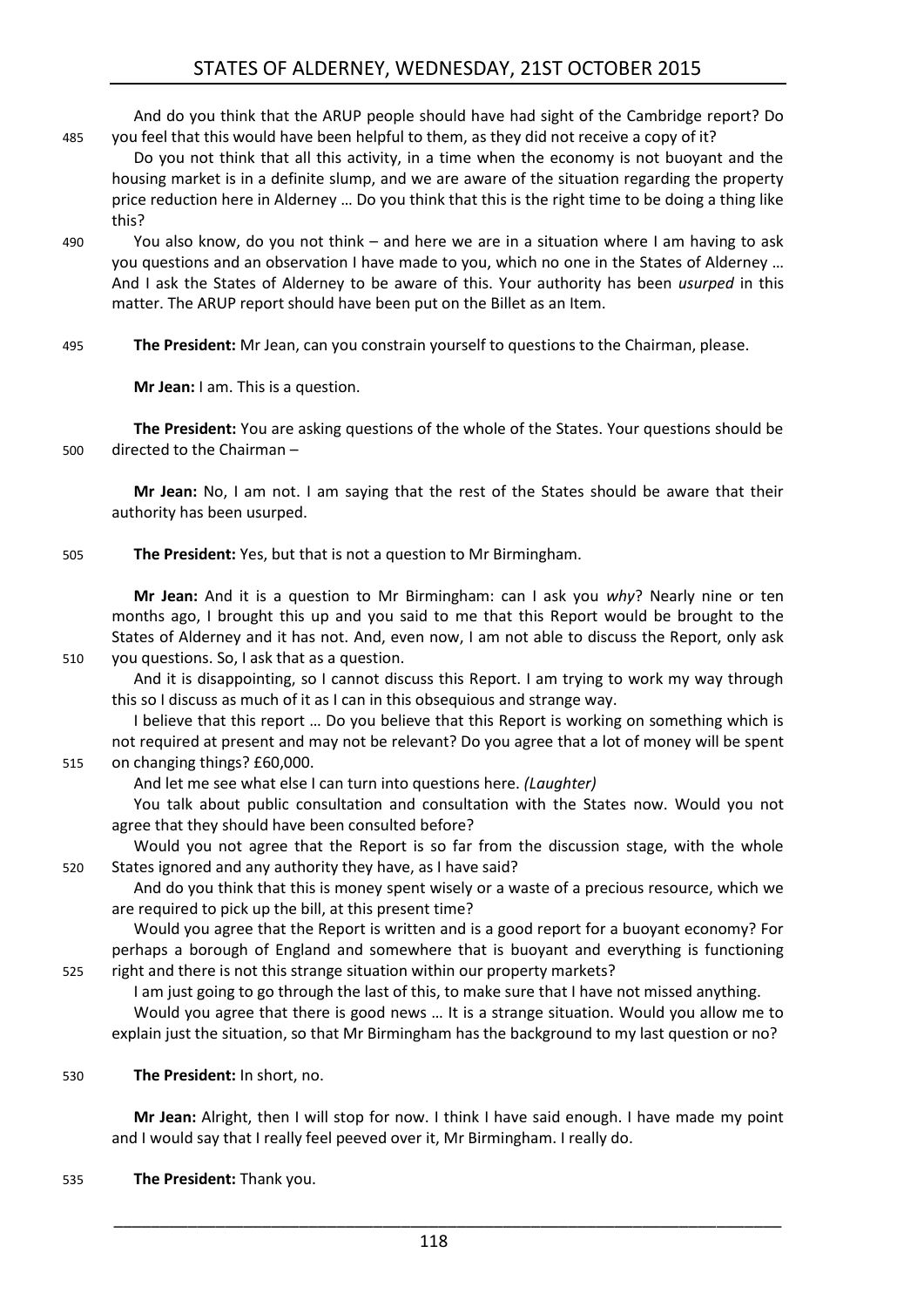**Mr Jean:** And the rest of the States should as well.

**The President:** Mr Birmingham, would you care to respond to those questions?

540 **Mr Birmingham:** I will try to. Though, I might need reminding of the actual points of the questions as we go through.

**Mr Jean:** You go ahead, I have got my speech here.

545 **Mr Birmingham:** Okay, so I can pick each one as I go.

**The President:** Mr McKinley.

**Mr McKinley:** I would like to ask to a question, please, sir.

550

**The President:** Of whom? Of the Chairman who is giving the Report?

**Mr McKinley:** Of Mr Birmingham, yes.

555 **The President:** Can you let him reply to the first set of questions first?

**Mr McKinley:** Yes, sure. So long as I have a chance to ask the question. Thank you very much.

- 560 **The President:** You will have. What will happen, just so it is clear: it is a report, so questions are directed to the person who is presenting the report. (**Mr McKinley:** Understood, sir.) When he has had a chance to respond to that one, then we will give the gentlemen chance to respond to the other ones.
- 565 **Mr McKinley:** Thank you very much, sir.

**The President:** Thank you.

**Mr Birmingham:** Okay. I will start with answering, I think it was about the third point.

570 Mr Jean is quite right when he says that he asked me, oh it must have been about 12 months ago. I cannot remember exactly –

**Mr Jean:** Yes, correct: a year ago.

575 **Mr Birmingham:** – after the report, 'Did I believe that the report should be open for debate?' Now, what you actually said in your question to me was that I had actually said that I would bring it to the States for debate. That is actually inaccurate. What I said at the time is I believed that it should be fully debated and there is a possibility of bringing it to the full States. However, that is not down to the decision just of me, as Chairman; that has to be the decision of the BDCC 580 to bring it forward and that decision to bring the full report forward was made by the BDCC to not progress in that way. And I will quickly explain why. (**Mr Jean:** Thank you.)

The whole report is a *very* large piece of work – as I think I did say to Mr Jean at a P&F meeting – and it is over 30 recommendations in there: some are procedural; some are legal. Therefore, trying to actually discuss the entire report, in my view, was not really a very feasible 585 way to go forward and I believe that the right way is that you bring chunks of the report to the

States in this method, so people can ask questions of the intentions of the BDCC. So, that is why, in this particular way, we have actually brought forward the report, rather than one whole unit.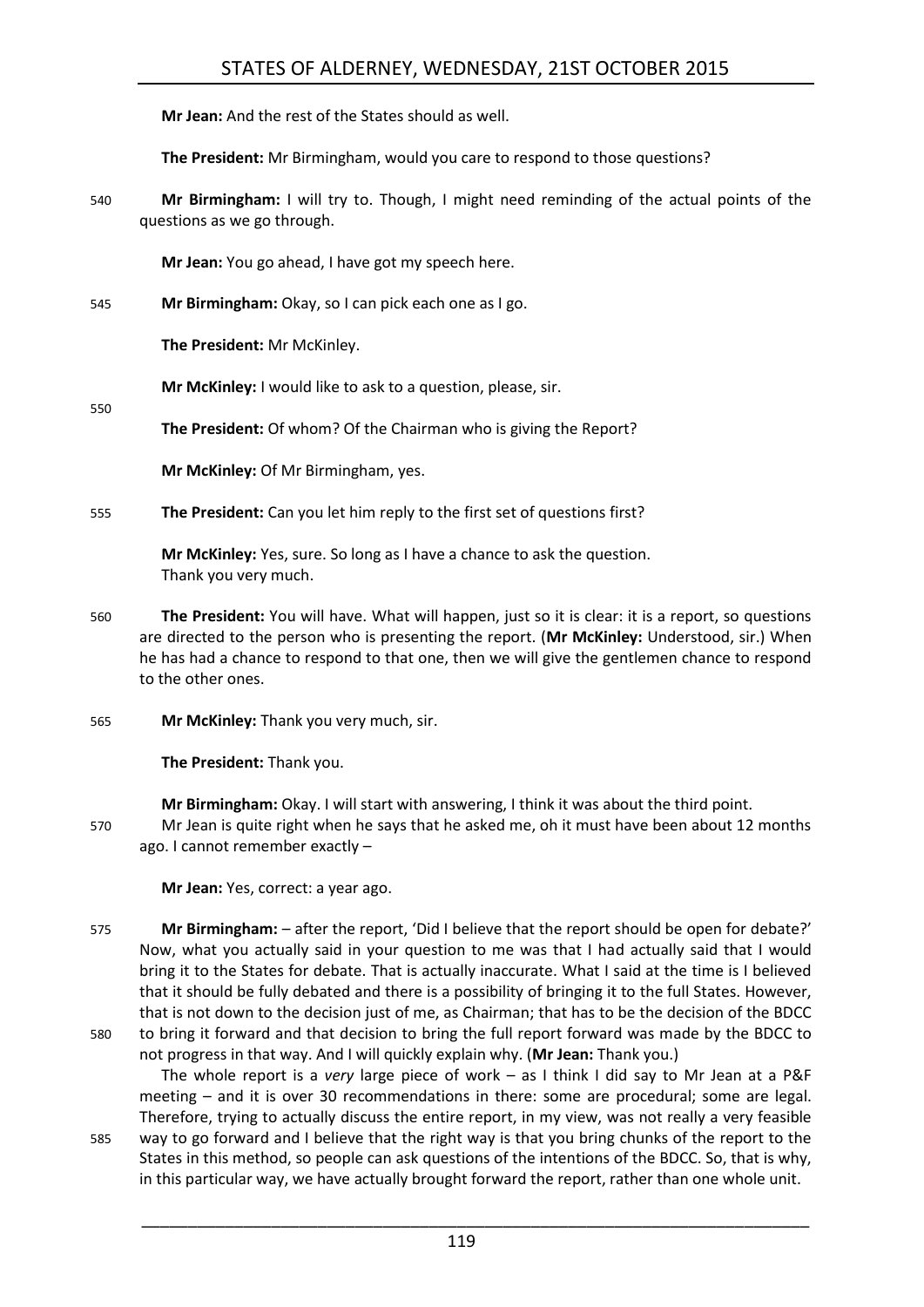I think I made the point, that if we were to stick by our normal discussion rules at a States' meeting, it would have given each States Member approximately 10 seconds on each of the 590 recommendations in the report and I do not see that that would have been a particularly good way forward. This way, with individual items being brought forward, it does mean that the States Members can ask *very* specific questions. So, I believe that is actually the better way forward.

- I cannot quite remember the first question. There was a question in there about 'Is this the 595 right time for this report and implementation of this report?' I think there were a couple of questions that followed the same sort of style. Well, I would say, yes. I would say this is exactly the time where you need to be looking at your Building and Development Control Law to find out if it, itself, is contributing to the problems that the economy have. I have been a firm believer that over the years our current law has a number of issues in it that one might describe 600 as anti-development, but I do not want to use that in terms of a matter of being whether you are pro- or anti-development. But, I think there are some obstacles in the current law that could
- cause us problems going forward, particularly relating to our economic development plans for the future. In terms of discussion of the report, I personally think the report has had an enormous level
- 605 of not only discussion but also public input and public engagement. I think the process has been extremely good. My understanding is that it has been very well received by the public in the way that the BDCC and ARUP have actually spoken to the public, spoken to stakeholders, taken their views on board and brought the review back.
- In terms of cost, good things cost money. I would look at cost, in this case, as investment. We 610 are investing in getting a very good and solid planning structure for the future. Now, I have been on the States for four years; I have been in BDCC for four years and, from where we initially were, we were immensely under-resourced; we had a solitary planning officer who not only had to deal with the day-to-day operation of the planning system, they were also tasked, effectively, with the creation of policy and process going forward, obviously in discussion with the members
- 615 of the BDCC. That just was not adequate, simply not adequate and all the members of the BDCC, of this current committee and, I believe, the committee before that, have all agreed that, for the long-term benefit of the Island, it is important that we spend resource on new planning law now, to get it right for the future. And this is the important part.
- Once we have got it right, once we have dealt with all the issues, that is planning law that can 620 take us into the future for 10, 15, 20 years. It does mean, yes, we are spending money now, but we spend the money now, get it right and then that is great for the future, because it will avoid problems further down the line.

Now, those are the only questions that I can specifically remember from the points you have made. There was one right at the start which has slipped my mind, I am afraid, because I did not 625 have a pen at the time.

**Mr Jean:** May I ask you about –

**The President:** If you would like to remind him of the first question. Please do this.

630

**Mr Jean:** I will attempt to from my wretched notes.

Yes, I said to you 'Did you feel that the States and public have been ignored in this respect and any authority that they have usurped?' Do you feel that at all?

#### 635 **Mr Birmingham:** If I may –

**The President:** Yes, please do.

**Mr Birmingham:** I think I did answer that one in there anyhow.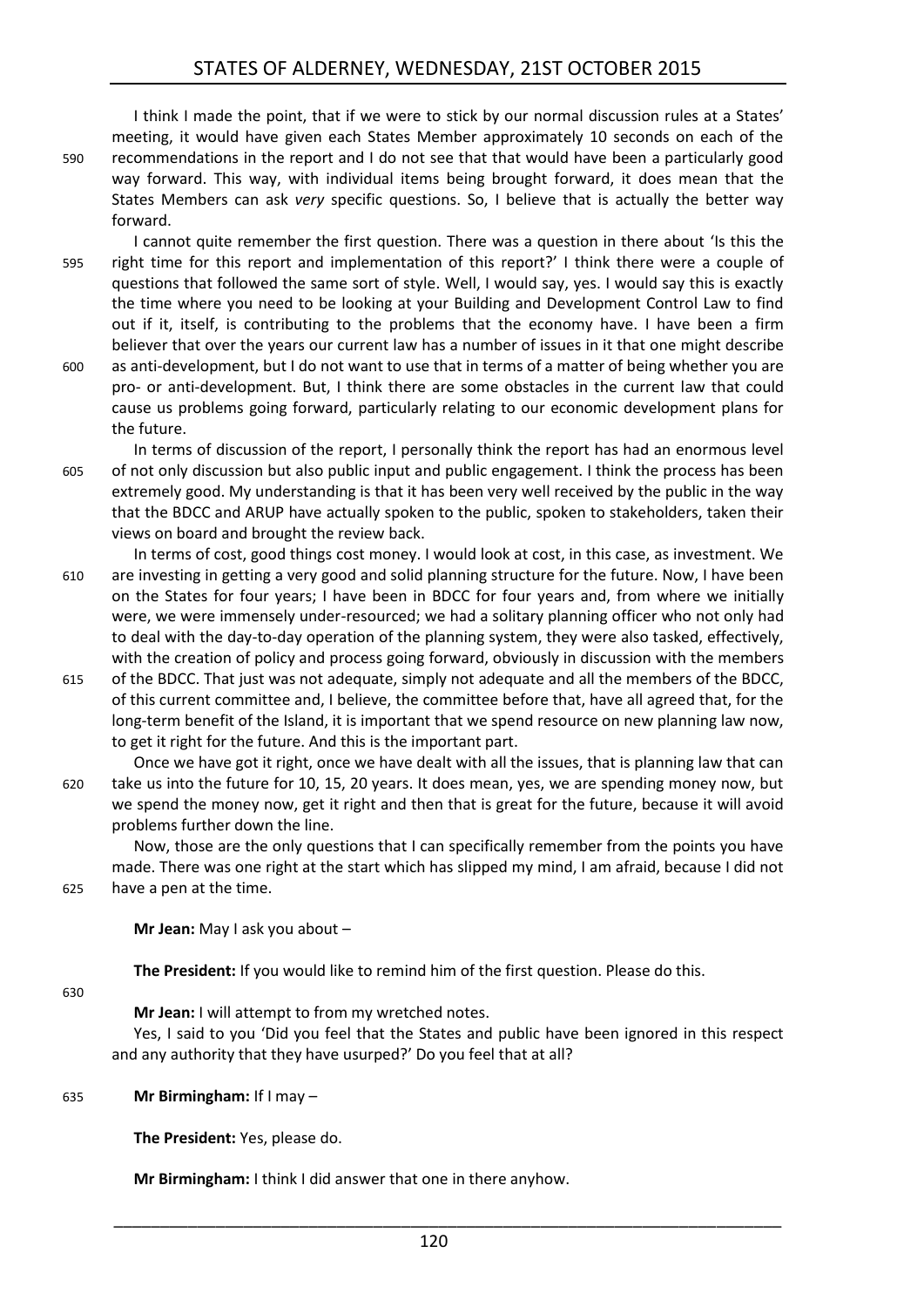#### 640 **Mr Jean:** It must have been there in the middle. I am sorry.

**The President:** Can we just take the next question, Mr Jean, please?

**Mr Jean:** No, I think we will have to leave it.

645

**The President:** Mr McKinley, you wish to ask a question of the Chairman.

**Mr McKinley:** Before I ask the question, sir, I can assure you that Mr Jean and I have not got together on this at all, but we do get together on a lot of other things, but we have not discussed 650 this and a lot of the questions that I want to ask –

**The President:** Could you ask the question of the Chairman, please?

#### **Mr McKinley:** Well, I am addressing …

655 I am grateful to you, Mr Birmingham for the update in the ARUP report and the associated issues such as the Land Use Plan, but I do have some concerns and questions about the status of these projects and on the State's Overall Development Strategy. These concerns and questions stem partly from the fact that during my brief time as a States Member – I will have to do a background, if I may, sir – I have never had the opportunity to discuss these very important 660 issues and propose changes within the full P&F Committee and I ask why? Where can we rate these proposals against other requests for funding when we are not fully briefed on those proposals?

I did attend an open meeting in ARUP last year before I became a States Member but I have yet to understand, fully, the ARUP report and it is a great shame that the meeting that you 665 referred to, tomorrow, which I shall be attending, was not actually brought forward to yesterday when we would all have a much better understanding of what we are talking about. Just an observation.

It seems to me and to some others that this all-important Review of Development Strategy has been decided solely by the Building Development Control Committee. You have answered 670 that question but that that is certainly the view: my view and also the view of many people, some of whom are sitting in the audience.

I am also told that the funding for the ARUP report was authorised by the DBCC only and not by the full States and I hope that I am incorrect and have been wrongly informed on that matter.

Finally, I believe that there a concern amongst some who have submitted plans for building 675 development, that their plans appear to be on hold, pending agreement to the full ARUP Review and the Land Use Plan. So, they are not likely to get the decision before mid-August next year. Am I correct?

So, I seek clarification from Mr Birmingham. And, the final question is do you intend to hold another public forum on the issue?

680

**The President:** Thank you, Mr McKinley. Would you care to answer Mr McKinley's questions?

**Mr Birmingham:** Yes, I will try to.

- 685 In terms of funds … Well, we will start off with whether matters would be brought back to a P&F meeting. We have to realise that at the start of the year, each of the committees are tasked with their delegated authorities. And one of the specific, very important delegated authority of the BDCC is its implementation and operation of the Building and Development Control Law and everything associated with that.
- 690 In terms of the funding issues, all I can say on that matter is the delegated authority would be then a matter of Treasury & Finance Committee to approve or to check that we have actually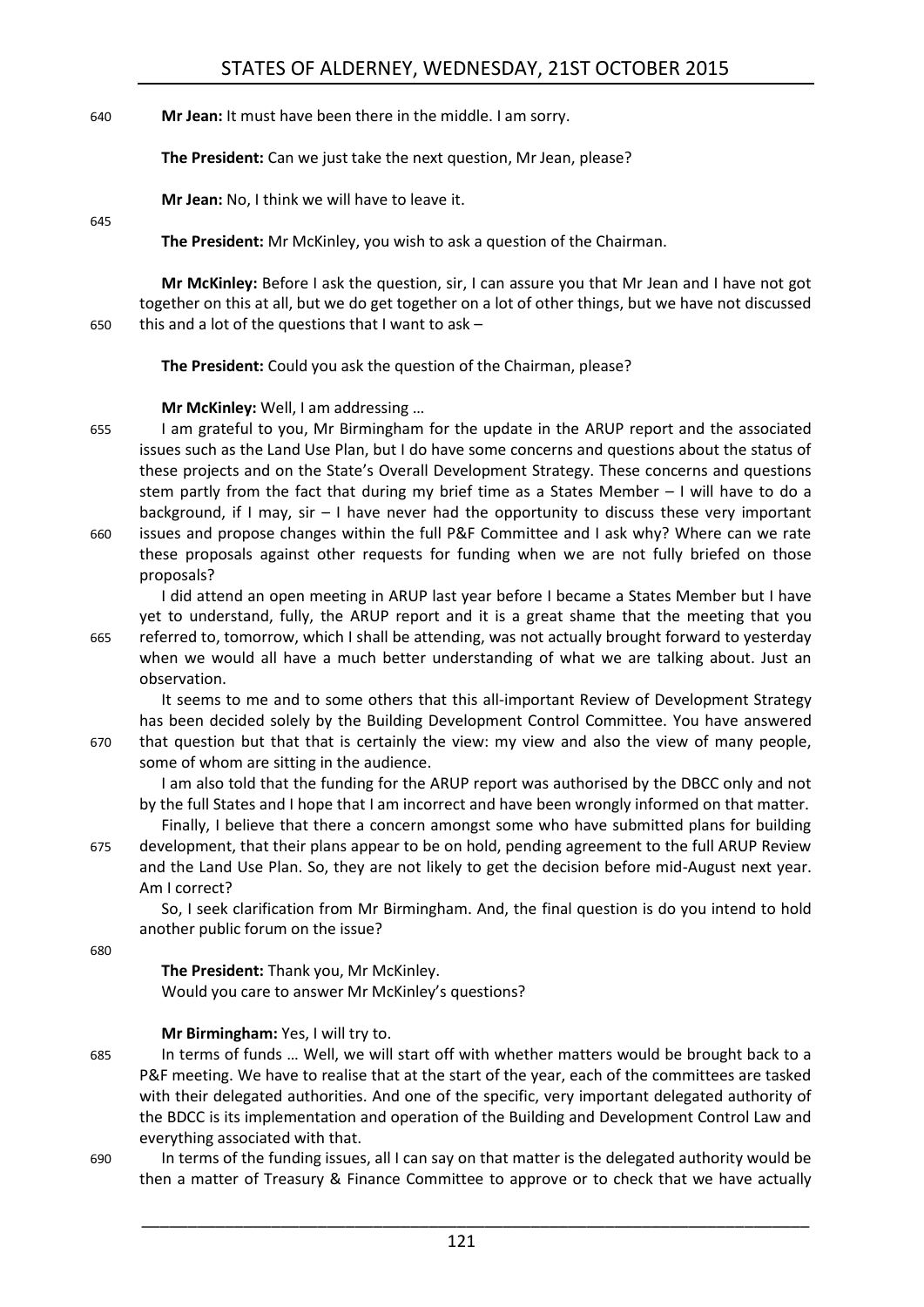followed our delegated authorities in finance elements. I am quite sure the Treasurer or the Chairman of the Finance Committee would have brought it to our attention if we had not done so.

695

#### **The President:** On a point of order, Mr McDowall?

#### **Mr McDowall:** On a point of order, yes, Mr President.

We have budgeted *x* amount for the ARUP Review. Clearly these expenditure items will come 700 either before Finance or P&F at the appropriate time. So, the figures quoted are what is budgeted for but not yet spent or approved.

#### **The President:** Thank you, Mr McDowall.

- 705 **Mr Birmingham:** In terms of the timing trouble, in terms of unfortunately the meeting tomorrow being with ARUP, as Mr McKinley will know or be aware, it is *very* difficult to be able to get some of our timings together. As you yourself will be aware, we could possibly have looked at doing the meeting next week but, of course, both yourself and Mr Jean would have been unavailable. You would have been in Guernsey. We have different other times, relating to
- 710 other States meetings. So, in fact, trying to find a timing that suits all and also fits in with the availability of ARUP themselves to come here, is sometimes not the easiest thing for us to be able to do. So we found a date and time that we hoped would suit as many as possible. Unfortunately, as is the way, it is very difficult for it to fit for everybody.
- There was a comment relating to review of the Building and Development Control Law and 715 applications going on hold. Now, I think I have to be *very* clear on this, because I think I know what you are referring to. So, I am also trying to be *very* clear on what I am saying. Currently, as far as I am aware, there are no planning applications pending that are not currently being dealt with by P&F. I think what you may be referring to are requests for planning guidance and planning advice that fall outside a standard planning application and relate to issues relating to 720 C-Permit, section 33 of the Law and Exemption Ordinances.

The current BDCC has a clear policy, that we relate to whenever anybody requests an Exemption Ordinance. There are a series of policy guidelines that an individual has to pass before the BDCC will promote an Exemption Ordinance which then has to come to full States and be voted on by full States.

- 725 Now, currently, the BDCC has basically said, 'Well, as we are having a review of housing strategy, it would be somewhat perverse to be dealing with specific Exemption Ordinances relating to developments that may be effected by the adoption of that housing strategy. It may well be that the individuals who are requesting Exemption Ordinances at the moment might be in a situation subsequently with changes to the law that they will not require an Exemption
- 730 Ordinance. So, we are in a hiatus at the moment with certain applications. But I think I can definitely say that any planning applications that have made have been dealt with, but applications requesting the promotion of Exemption Ordinance, at the moment, are being dealt with in exactly the way our policy guidelines state that we have. I am trying to remember the exact terminology. I think it is 'a policy relating to draft Exemption Ordinances', I think, which we 735 have written down.

I think those were all the issues. Is there any other one?

**Mr McKinley:** I cannot come back on that last issue. I can find out the potential of the question and come back to you privately on that. (**Mr Birmingham:** Yes, certainly.)

740 The final question really was to do with another public forum which is not just to do with your Building Development Control Committee, but there are a number of other major issues which are facing us in the States, which I think do require – and Mr President, this is for everybody actually – public involvement and we are not involving enough with the public.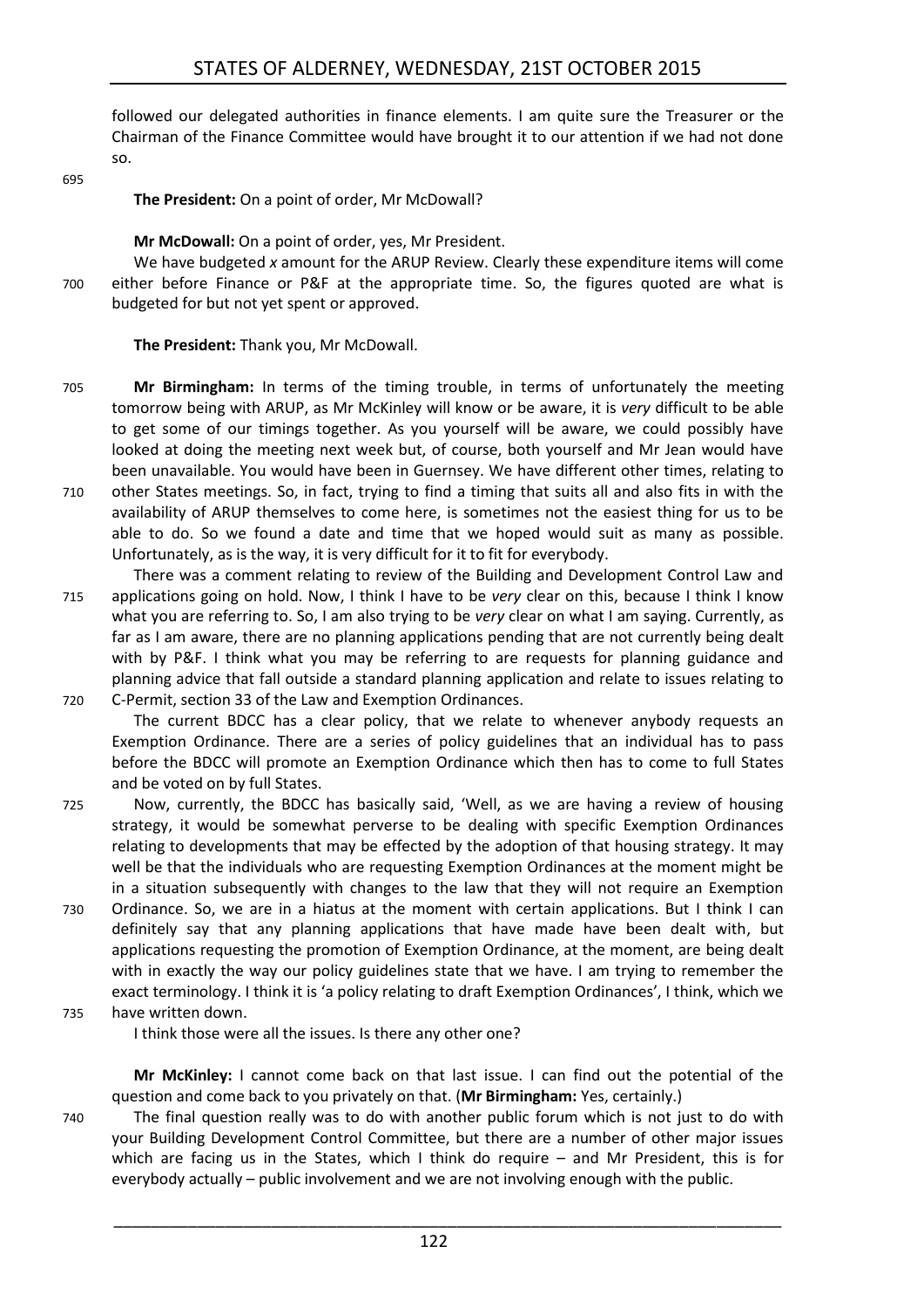**Mr Birmingham:** If I can on that, certainly in terms of public involvement, the BDC Committee 745 at the present moment in time is actively heading towards open planning meetings, subject to reports from our Senior Planner.

Any alterations to the Building and Development Control Law, as a Committee we are advised quite strongly by the Law Officers that it is very important that we undertake consultation with the public. And so I can say that, where we need and we know we need to be consulting with the 750 public, we will be. Certainly BDCC, I am always happy to just to be able to stand up and talk about planning. Unfortunately, I do not think so many people are quite as happy listening to me about it. But, certainly the BDCC will be continuing to engage with the public as much as we possibly can.

#### 755 **Mr McKinley:** And with other States Members as well?

**Mr Birmingham:** Oh and with other States Members. As I said, tomorrow we have two stakeholder meetings which States Members are invited to. We do have to have a certain level of caution, because obviously you do have to remember that the States, at the start of the year, 760 does task the BDCC with operation.

I note that in this Chamber before I have had comments made, when I was a member of the BDCC, as a previous Chairman, about 'the arrogance of the BDCC in its decision making'. However, we are in a situation, well, it is not arrogance. It is what we have been tasked with in the law, at the start of the year in the remits to the committees. So, it is not a case of that we 765 are being arrogant, we are just doing what we have been tasked to do by the States. It is sometimes, perhaps, not always understood.

**Mr McKinley:** Thank you, Mr Birmingham.

770 **The President:** Does any other States Member have a question on this Report to the Chairman?

Mr McDowall.

**Mr McDowall:** Yes, thank you.

775 Mr Birmingham, as someone who joined the BDCC earlier this year, it has been a fascinating experience, but will the ARUP proposal bring, first of all, more certainty, lower operating costs and efficiencies and simplicity to what is an extremely complex areas of legislation, which often is mind boggling to me?

And will it also reduce the amount of conflict and litigation which provides substantial fees 780 for the lawyers?

And, finally, will it depoliticise what appears to be the nature of some decisions that are taken by the BDCC?

**Mr Birmingham:** Well, in answer to all those points, I hope the answer is yes to all of them.

- 785 I have a view about our particular planning law at the moment. I feel that it has been a process of evolution over time, as various different laws and attempts of control have actually been amalgamated. I strongly believe that actually a full review such as this can only improve the law itself. By constructing good, clear planning guidelines and planning policy, that members of the public can come in, talk to the Planning Office and get clear guidance and direction, can 790 only make life easier, not only for the public but also, hopefully, getting us away from the
	- positions of litigation.

I think there are obviously some issues there. I think Mr McDowall is alluding to perhaps, maybe, the issues that we have recently seen relating perhaps to the Land Registry. I think obviously that is not an area for the BDCC. (**Mr McDowall:** Unfortunately not.) Unfortunately 795 not, or fortunately, whichever way you look at it. But I think it is an area that we may have to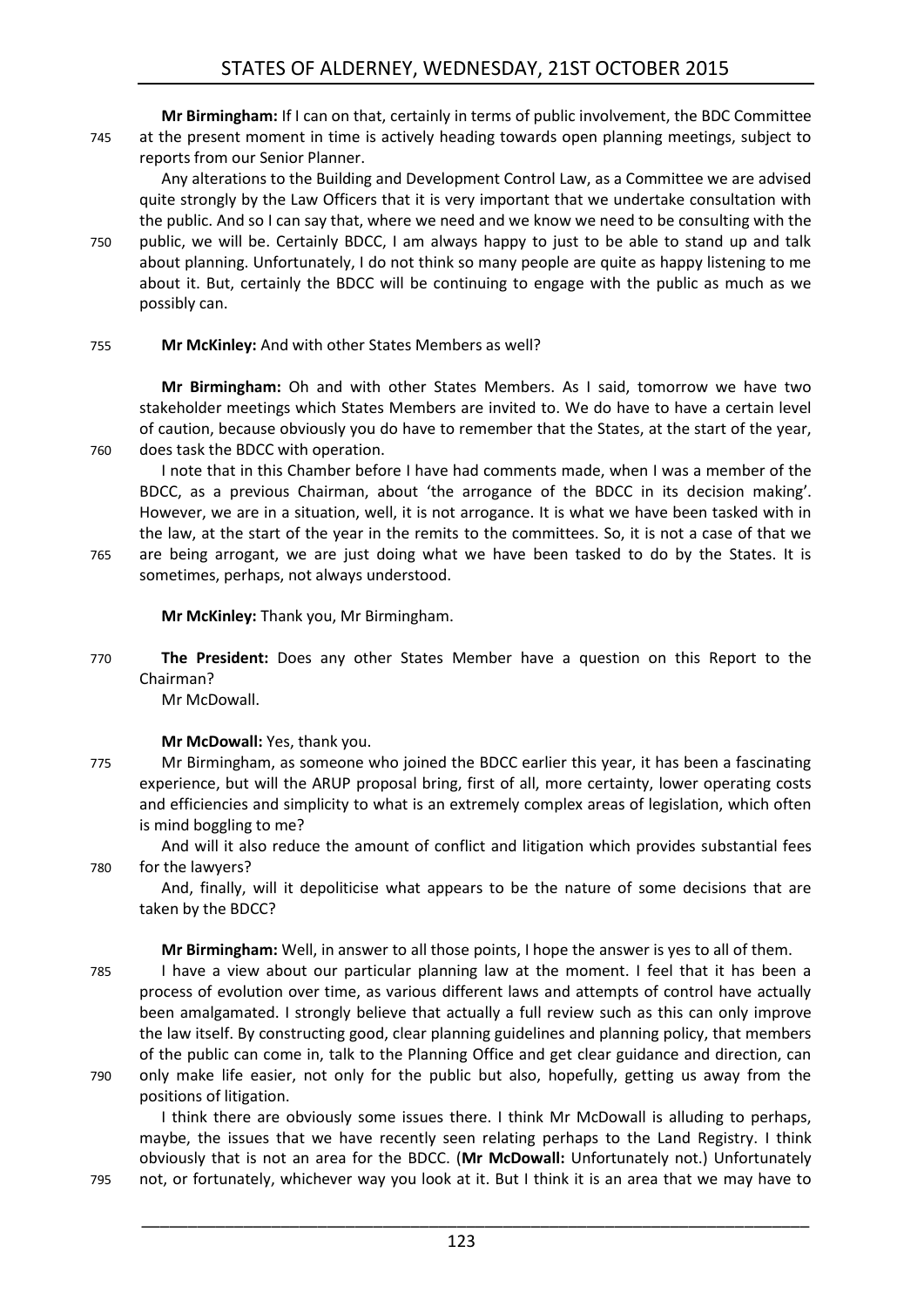have some further discussions on. More because of some operational issues that the States have in relating to Digimap control and there might be some input actually from the States and the Planning Department that may well be of assistance in the long-term to the Land Registry. But, as I say, that is not an area for the BDCC, but we are quite often aware and as I am sure he is, 800 that issues do crop up relating to the Land Registry on a regular basis. (**Mr McDowall:** Yes, indeed.)

But, certainly, my hope and my aim specifically  $-$  and I believe the aim of the Committee  $-$  is that the whole point of this Review and this reworking of the law is to create simplicity; is to create clarity and is actually to create this system that will, going into the future, benefit the 805 Island rather than hold it back.

**Mr McDowall:** Thank you.

**The President:** Mr McDowall.

810 Mr Roberts.

**Mr Roberts:** It is a great shame this is not actually called 'Comments and Reports' because we could all express ourselves a lot better on the subject.

I would just like to thank Mr Birmingham on his continuing commitment to changes within 815 Building and Development and the tireless way he has pursued this matter with ARUP.

However, can Mr Birmingham confirm a hope for a format of fairness for the individual, sometimes seemingly overlooked; a plan that is explained in a far less complicated and transparent manner; and above all protection of Alderney's greenbelt?

Also, can Mr Birmingham confirm that all States Members outside the BDCC will be involved 820 and consulted in the proposed changes, for this is a great issue to us all and we all need to be responsible?

**The President:** Thank you.

#### 825 **Mr Birmingham:** Thank you, Mr Roberts.

One of the terribly unfortunate things about planning law is that sometimes it can get a little bit dense, so you appreciate that as a member of the BDCC. But, unfortunately, it does tend to get dense because we are dealing with very specific legal issues and therefore, sometimes the language has to be dense for a matter of clarity. It might not seem that to the layman or to even 830 quite often to some of the States Members, but the language has to be sometimes worded in

that way, but it does seem clumsy. I think a good example is the Report presented today. I did have to have the magic wand of the Law Officers shaken over the top of it. Hence, you might find that it is, perhaps, not full of my usual flowing style, when it comes to making a report. In terms of the format: again, unfortunately, sometimes we are a bit restricted in that. As I

835 have said, my view is, relating to anything to do with this Review in reform of the planning law, I am more than happy for as much input as possible, because the more input we get, the more likely we are to get it right and not miss out on areas.

Finally, in terms of greenbelt, that is very specific. All I can say is, myself, at this present moment – because it is not a matter necessarily we have specifically discussed at Committee, 840 but interestingly what was brought up in a meeting earlier today – I certainly believe that one of the most important assets that the Island has is the designated area and the correct usage of the designated area is extremely important. Protection: I would say that, in some cases, parts of our

designated area are overprotected, but I will go the other way and say there are other parts that are under-protected. I think it is getting the right level of protection for the right parts of the 845 greenbelt, is the important way forward. But that is going to be subject to discussion, as we take forward and bear in mind that any changes in zoning that actually are undertaken have to go